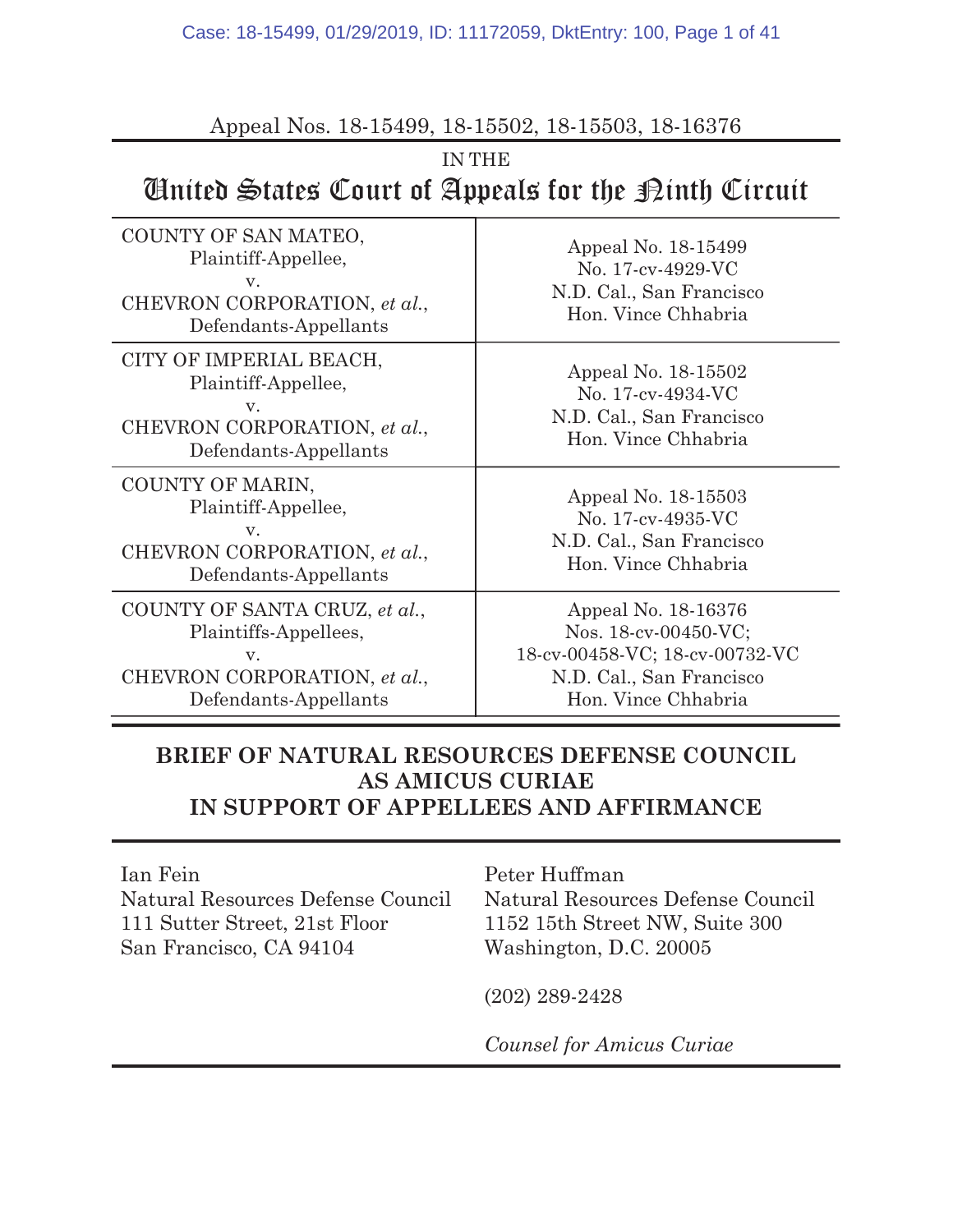# CORPORATE DISCLOSURE STATEMENT

 Under Federal Rule of Appellate Procedure 26.1, Amicus Curiae Natural Resources Defense Council, Inc., certifies that it is a non-profit environmental and public health membership organization that has no publicly held corporate parents, affiliates, and/or subsidiaries.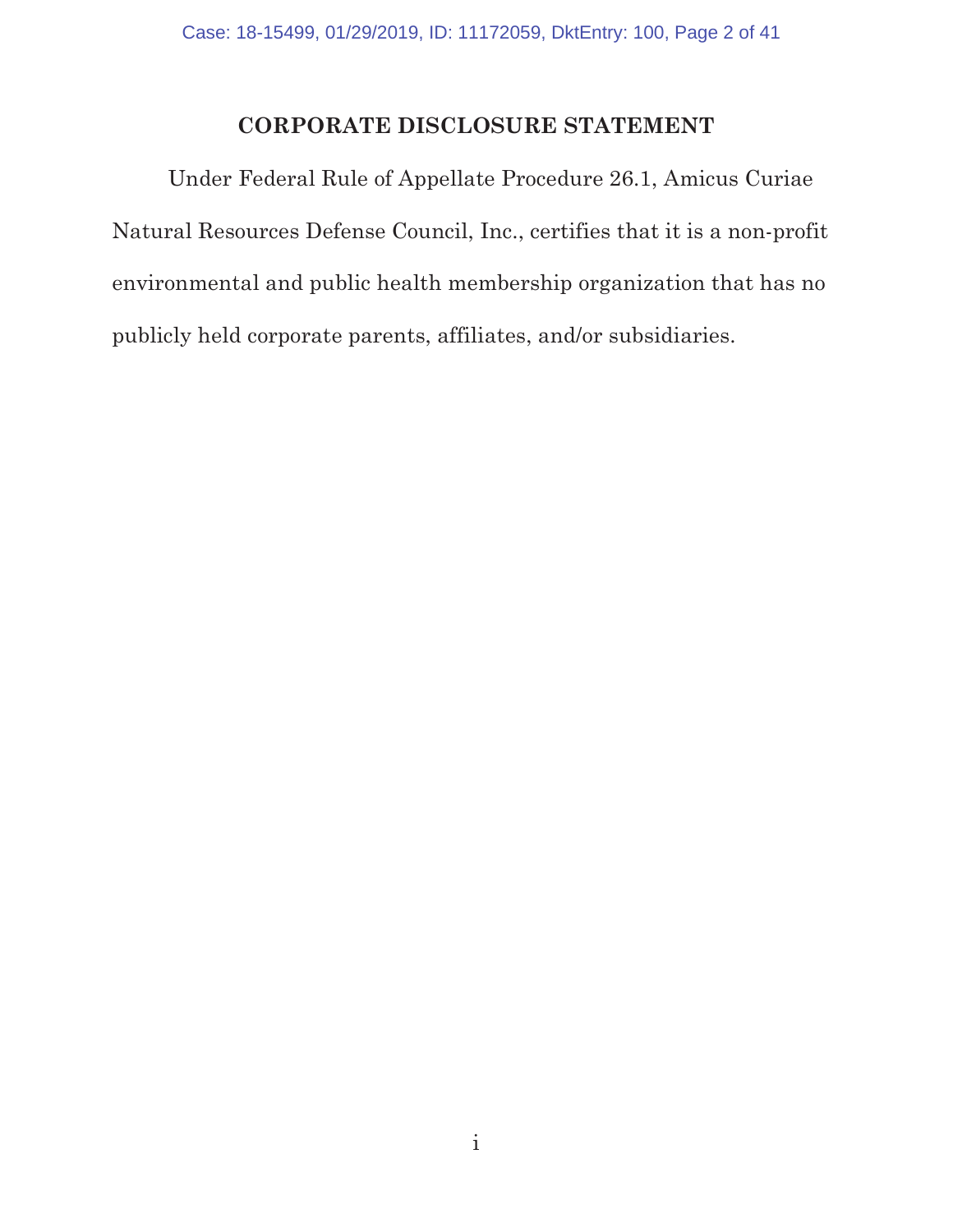# TABLE OF CONTENTS

| I.<br>Federal common law does not preempt all state law         |
|-----------------------------------------------------------------|
| II.<br>The Clean Air Act does not preempt all state law         |
| III. There is no unique federal interest in climate change that |
|                                                                 |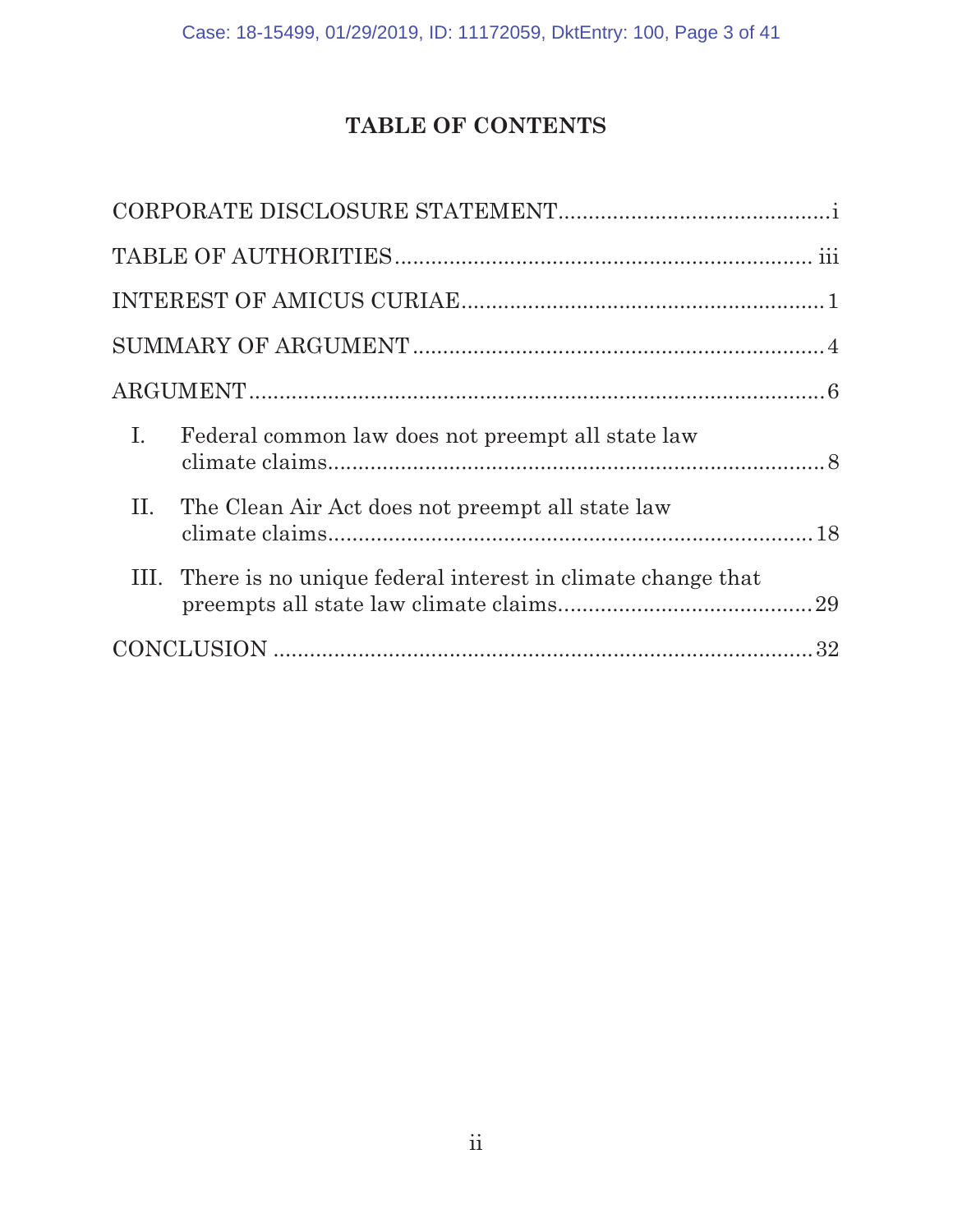# TABLE OF AUTHORITIES

# Cases

| Altria Grp. v. Good,                        |
|---------------------------------------------|
| Am. Elec. Power Co. v. Connecticut,         |
| Am. Fuel & Petrochemical Mfrs. v. O'Keeffe, |
| California v. ARC America Corp.,            |
| Carlin v. Superior Court,                   |
| Caterpillar Inc. v. Williams,               |
| Chevron U.S.A., Inc. v. Hammond,            |
| Chinatown Neighborhood Ass'n v. Harris,     |
| City of Milwaukee v. Illinois & Michigan,   |
| English v. Gen. Elec. Co.,                  |
| Exxon Mobil Corp. v. U.S. E.P.A.,           |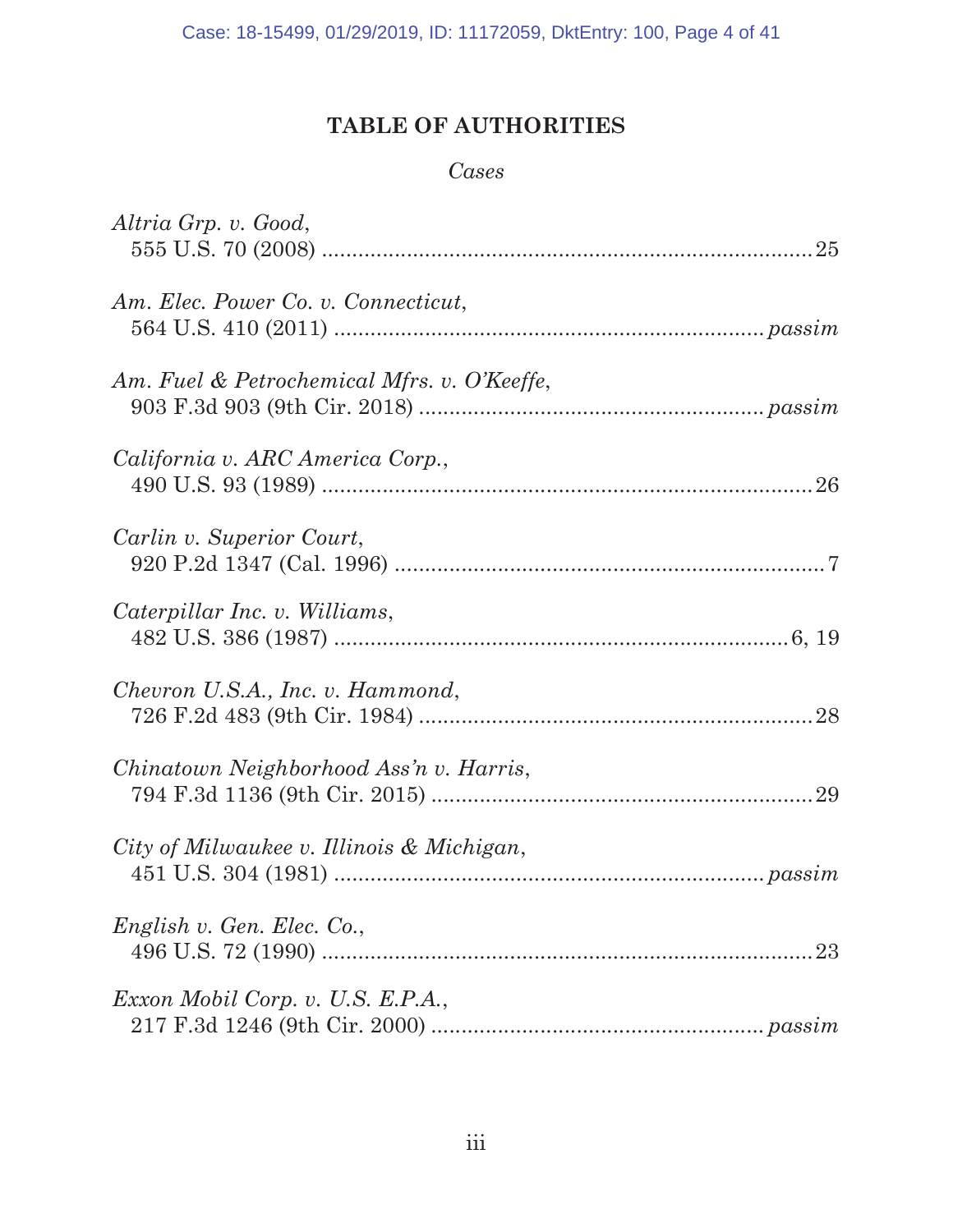| Felix v. Volkswagen Grp. of Am., Inc.,<br>2017 WL 3013080 (N.J. Super. Ct. App. Div. July 17, 2017), |
|------------------------------------------------------------------------------------------------------|
| Fla. Lime & Avocado Growers, Inc. v. Paul,                                                           |
| Franchise Tax Bd. of State of Cal. v.<br>Constr. Laborers Vacation Trust for S. Cal.,                |
| Georgia v. Tennessee Copper Co.,                                                                     |
| Hansen v. Grp. Health Coop.,                                                                         |
| Illinois v. City of Milwaukee, Wis.,                                                                 |
| In re Methyl Tertiary Butyl Ether (MTBE) Products Liab. Litig.,                                      |
| In re Volkswagen "Clean Diesel" Mktg., Sales Practices, & Products                                   |
| International Paper Co. v. Ouellette,                                                                |
| Medtronic, Inc. v. Lohr,                                                                             |
| Merrick v. Diageo Americas Supply, Inc.,                                                             |
| Missouri v. Illinois,                                                                                |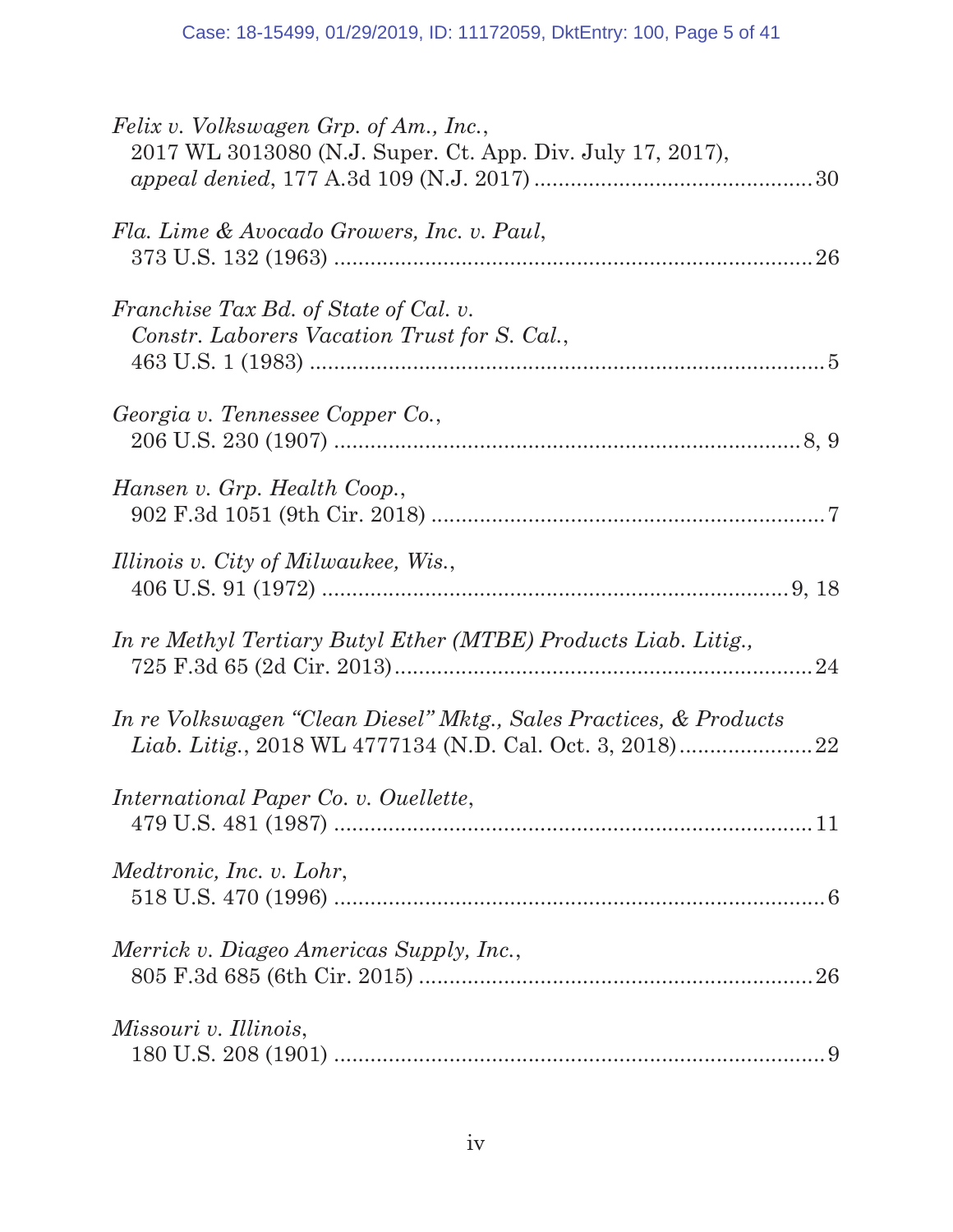| Murphy v. Nat'l Collegiate Athletic Ass'n,                                                                |
|-----------------------------------------------------------------------------------------------------------|
|                                                                                                           |
| Nat'l Audubon Soc. v. Dep't of Water,                                                                     |
|                                                                                                           |
| Native Village of Kivalina v. ExxonMobil Corp.,                                                           |
|                                                                                                           |
| Natural Res. Def. Council, Inc. v. U.S. E.P.A.,                                                           |
|                                                                                                           |
| ONEOK, Inc. v. Learjet, Inc.,                                                                             |
|                                                                                                           |
| Oxygenated Fuels Ass'n v. Davis,                                                                          |
|                                                                                                           |
| Patriotic Veterans, Inc. v. Indiana,                                                                      |
|                                                                                                           |
| People v. ConAgra Grocery Prod. Co.,<br>227 Cal. Rptr. 3d 499 (Cal. Ct. App. 2017), cert. denied sub nom. |
|                                                                                                           |
| Rocky Mountain Farmers Union v. Corey,                                                                    |
| --- F.3d ---, 2019 WL 254686 (9th Cir. Jan. 18, 2019) 30                                                  |
| Silkwood v. Kerr-McGee Corp.,                                                                             |
|                                                                                                           |
| Sprietsma v. Mercury Marine,                                                                              |
|                                                                                                           |
| Stengel v. Medtronic Inc.,                                                                                |
| 28                                                                                                        |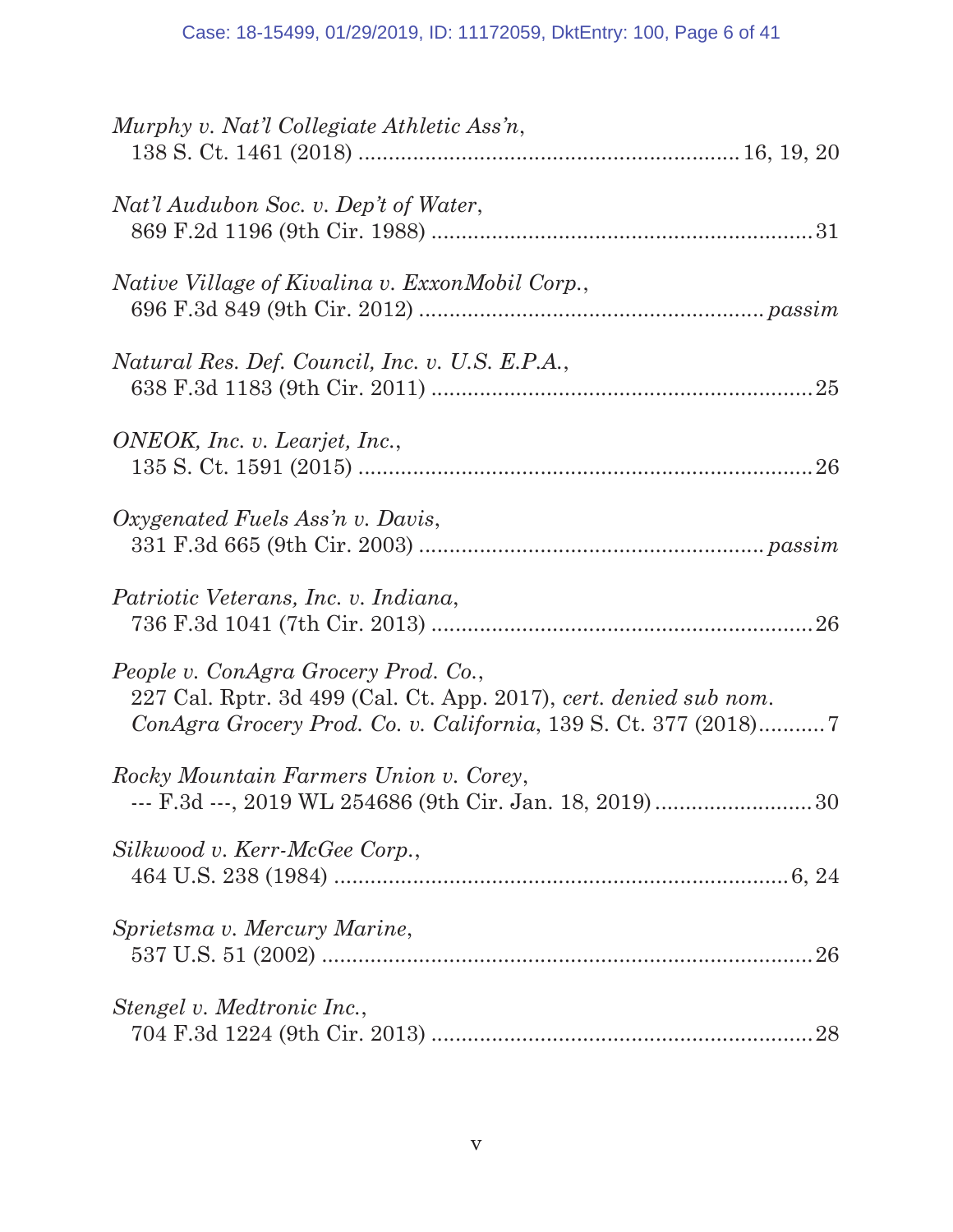| Texas Indus., Inc. v. Radcliff Materials, Inc., |  |
|-------------------------------------------------|--|
| W. Virginia ex rel. Morrisey v. McKesson Corp., |  |
| <i>Wis. Pub. Intervenor v. Mortier,</i>         |  |
| Wyeth v. Levine,                                |  |

# Statutes

# Other Authorities

| California's Fourth Climate Change Assessment (2018),                                                                                                                            |
|----------------------------------------------------------------------------------------------------------------------------------------------------------------------------------|
| Fourth National Climate Assessment (2018), vol. II,                                                                                                                              |
| Murray, B. C., and P. T. Maniloff, 2015: Why have greenhouse emissions<br>in RGGI states declined? An econometric attribution to economic,<br>energy market, and policy factors. |
|                                                                                                                                                                                  |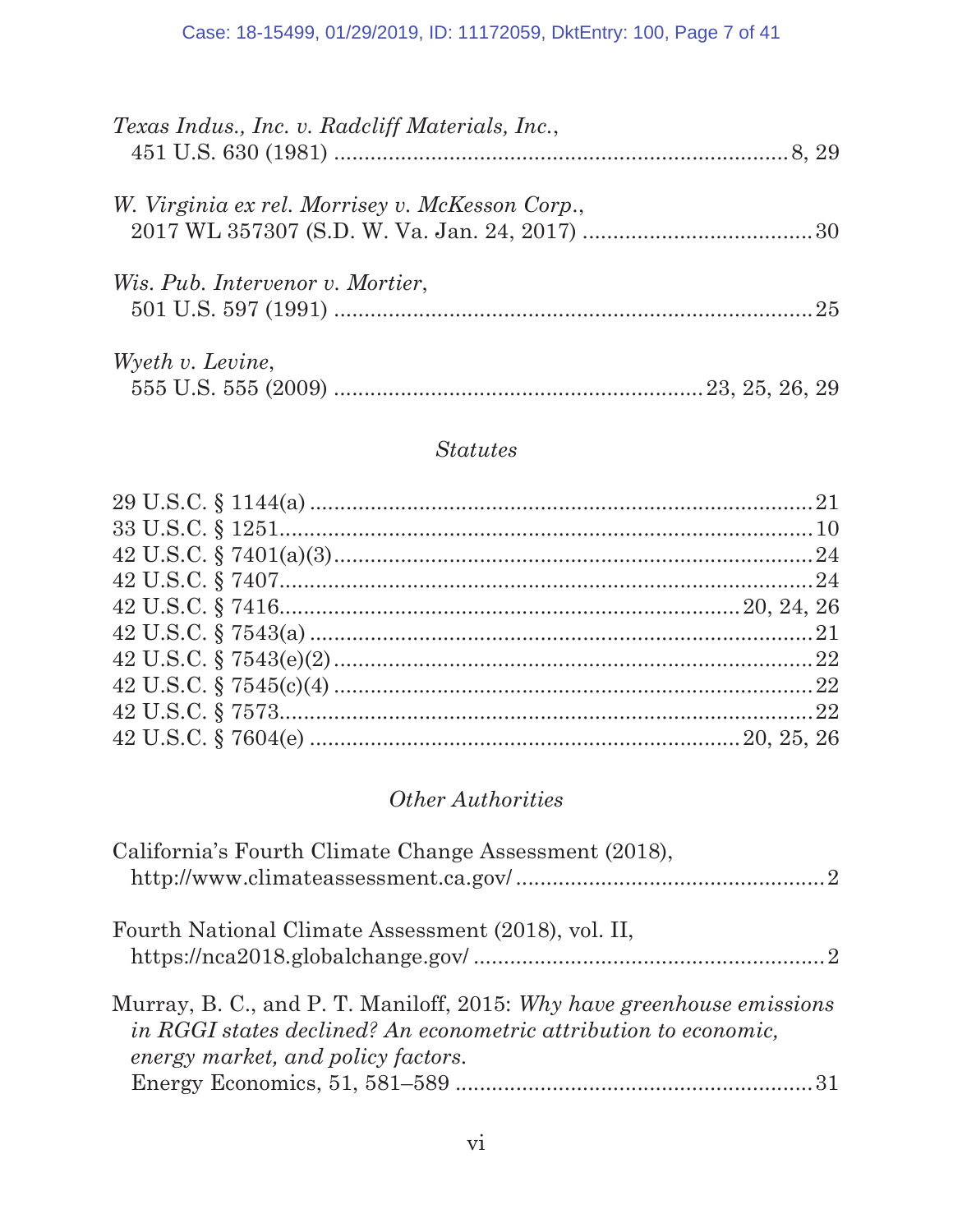#### INTEREST OF AMICUS CURIAE

Amicus Curiae Natural Resources Defense Council (NRDC) is a non-profit environmental and public health organization with hundreds of thousands of members. NRDC engages in research, advocacy, public education, and litigation to protect public health and the environment. NRDC was founded in 1970, the year Congress established the Environmental Protection Agency and amended the Clean Air Act. NRDC has worked for decades ensuring enforcement of the Act and other laws to address major environmental challenges.

Plaintiffs here are California counties and municipalities that have been harmed by the effects of climate change. They seek to avail themselves of state tort and common law remedies, important tools that states have traditionally provided to address harms to the welfare of their residents. Defendants contend that enforcing state law will impermissibly undermine federal authority, because climate change is an interest "unique" to the federal government. NRDC strongly disagrees that states lack a legitimate interest in addressing climate change or that state common law regulation is impermissible.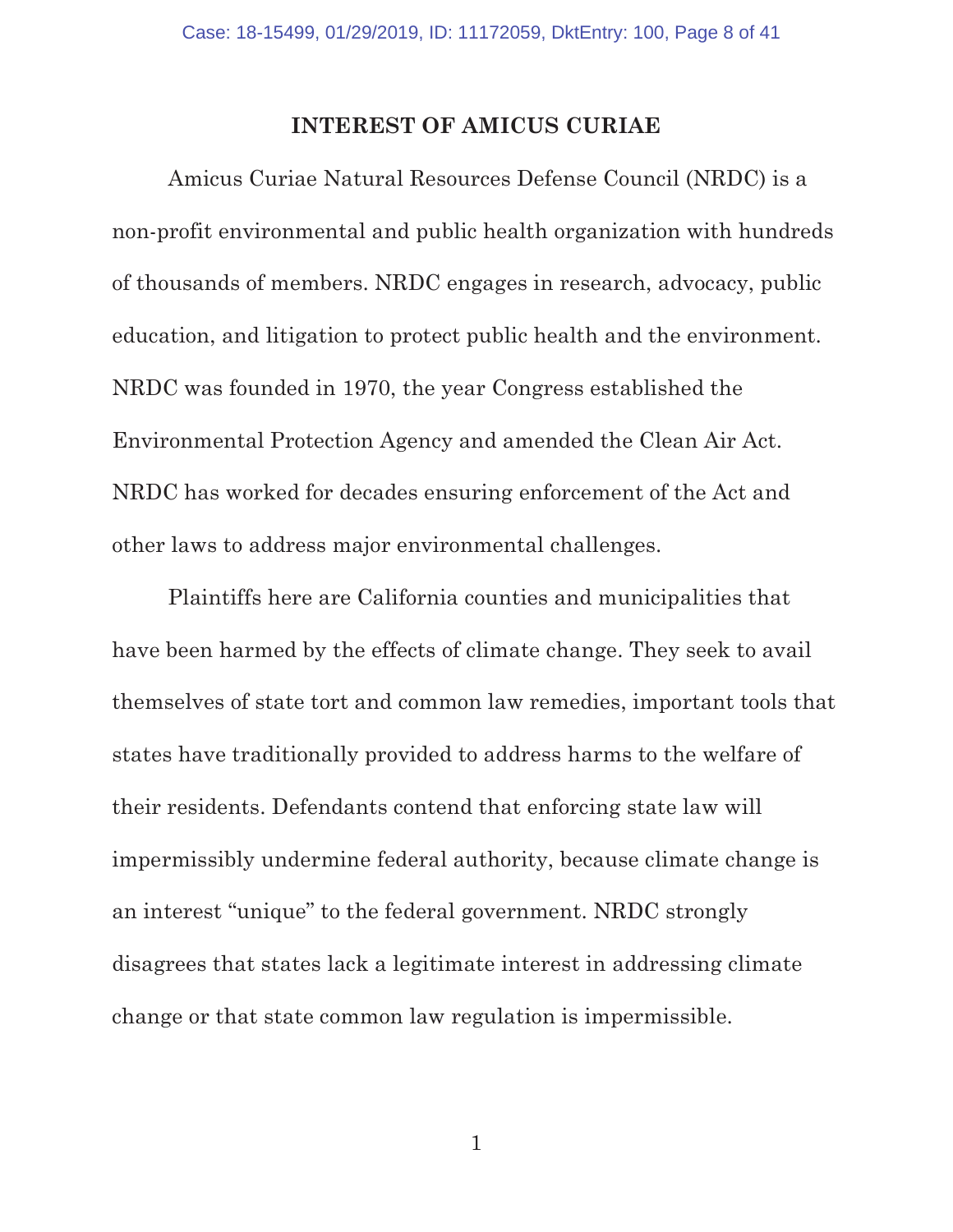Climate change is the major environmental challenge of our time.

In November 2018, the National Climate Assessment—the collective work product of 13 expert federal agencies—laid out in stark terms the toll that unmitigated climate change exacts on our health and welfare:

In the absence of more significant global mitigation efforts, climate change is projected to impose substantial damages on the U.S. economy, human health, and the environment. Under scenarios with high emissions and limited or no adaptation, annual losses in some sectors are estimated to grow to hundreds of billions of dollars by the end of the century. It is very likely that some physical and ecological impacts will be irreversible for thousands of years, while others will be permanent.1

These impacts vary significantly across geographies. In California,

coastal counties "are home to 68 percent of its people, 80 percent of its

wages, and 80 percent of its GDP," and unmitigated climate change

"will have drastic impacts along the coastline as well as for inland

flooding" and "impacts to the economy are expected to be severe."2

<sup>&</sup>lt;sup>1</sup> Fourth National Climate Assessment (2018), vol. II, ch. 29, The Risks of Inaction, https://nca2018.globalchange.gov/chapter/29/.

<sup>2</sup> California's Fourth Climate Change Assessment: Statewide Summary Report (2018), ch. 2, Climate Change Impacts in California, at 65, available at http://www.climateassessment.ca.gov/state/docs/20190116- StatewideSummary.pdf.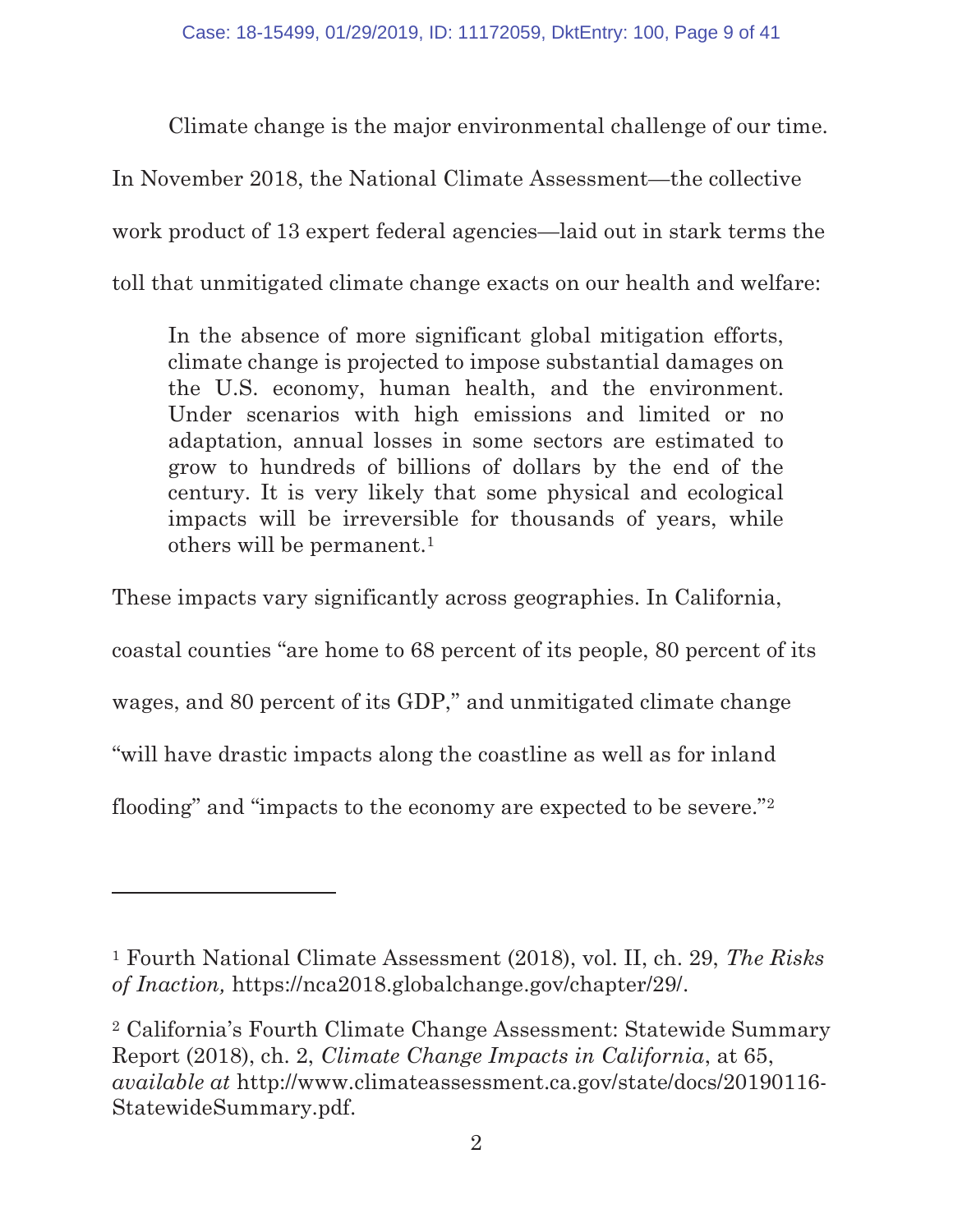Action is urgently needed on many fronts. As the federal government is currently proposing to roll back climate-protecting standards, NRDC is opposing those proposals while supporting bold state and private action. NRDC works extensively at the state and local level to help deploy a broad range of effective legal, policy, and technology tools to combat all forms of climate change pollution. From the nine-state (and counting) Regional Greenhouse Gas Initiative that caps and reduces power sector carbon dioxide emissions; to renewable portfolio standards that require utilities to supply electricity from renewable sources; to limits on methane pollution, mandates for electric vehicles, and building codes that require energy efficiency, enforcing state law is an effective means to help society transition from a dependence on polluting fossil fuels to the adoption of clean energy.

NRDC—in and out of court—has defended the enforceability of state law against the challenge that it interferes with federal authority. See, e.g., Am. Fuel & Petrochemical Mfrs. v. O'Keeffe, 903 F.3d 903 (9th Cir. 2018) (upholding Oregon clean fuels program from Clean Air Act preemption and dormant commerce clause challenges). NRDC submits this brief to highlight why state law—both statutory and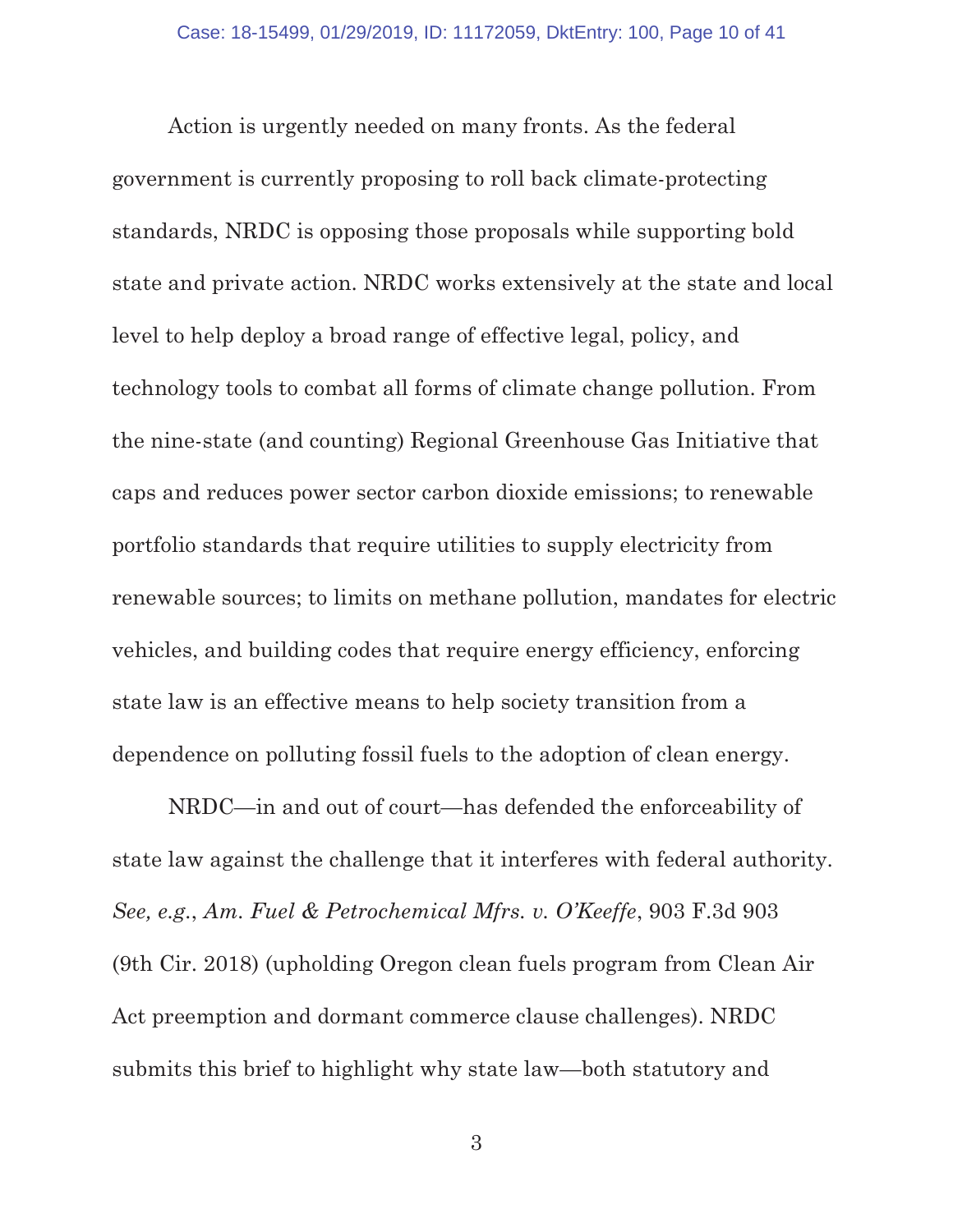common law—remains available to address harms produced by climate change.3

#### SUMMARY OF ARGUMENT

States have the right and the responsibility to protect the health, safety, and welfare of their residents. To that end, states can provide a range of legal remedies—both statutory and common law—that they deem appropriate. These state law remedies are enforceable unless preempted by federal law.

Plaintiffs here allege injuries arising from Defendants' production and marketing of fossil fuels. Plaintiffs seek relief only under California state law. The federal courts thus lack jurisdiction over these claims and the district court correctly remanded these actions to California state court.

Defendants contend that removal is proper because Plaintiffs' claims are purportedly "governed" by federal law—in other words, that

<sup>3</sup> All parties have consented to the filing of this brief. No party or party's counsel has authored this brief in whole or in part or contributed money that was intended to fund preparing or submitting the brief. No person or entity, other than amicus, has contributed money that was intended to fund preparing or submitting the brief.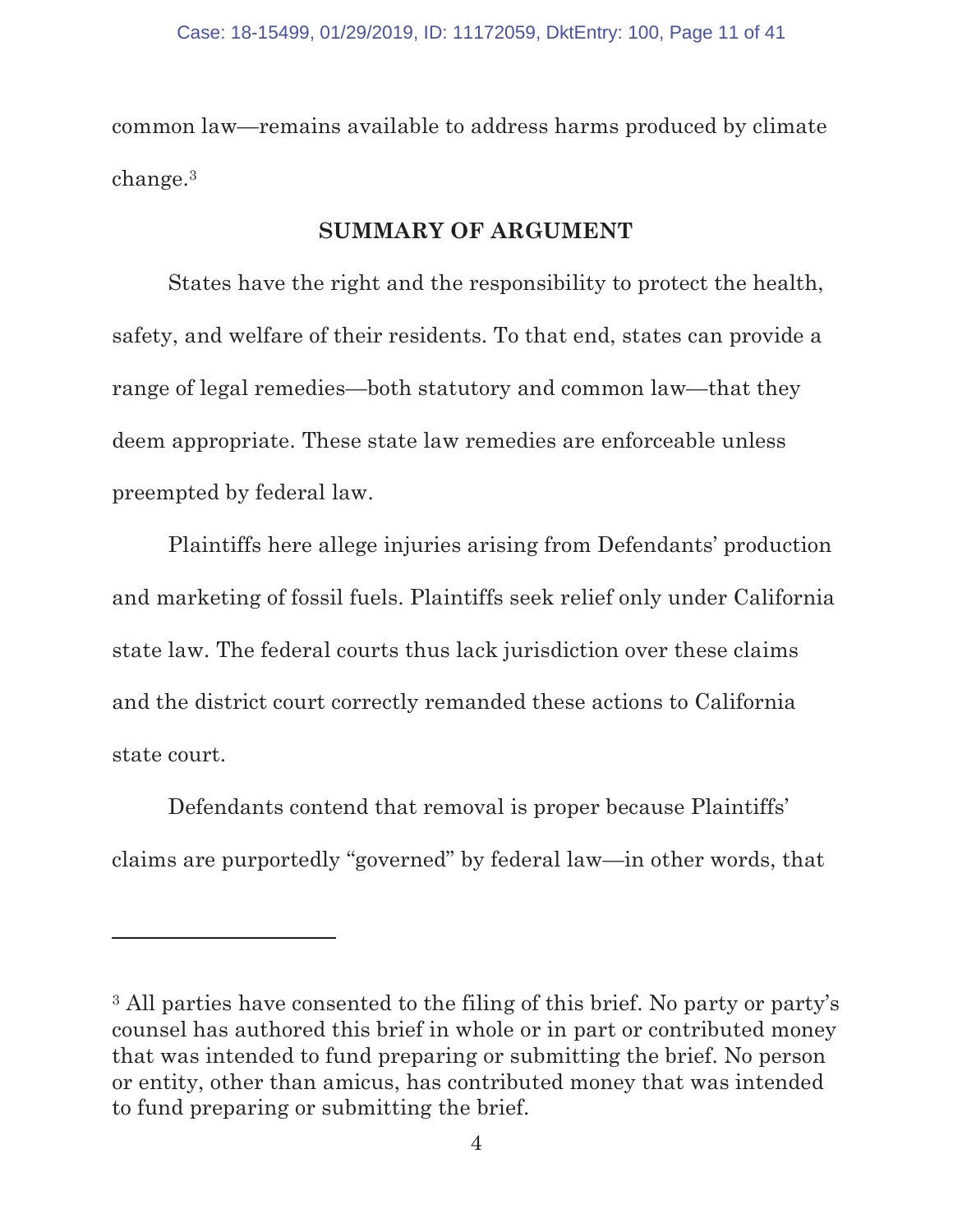federal law preempts all state law climate claims. But it is well established that state law actions cannot be removed to federal court on the basis of a preemption defense. Franchise Tax Bd. of State of Cal. v. Constr. Laborers Vacation Trust for S. Cal., 463 U.S. 1, 14 (1983).

More fundamentally, Defendants' premise is wrong: federal law does not preempt—much less completely preempt—all state law claims related to the effects of climate change. The district court correctly held that under American Electric Power Co. v. Connecticut, 564 U.S. 410 (2011) ("AEP") and Native Village of Kivalina v. ExxonMobil Corp., 696 F.3d 849 (9th Cir. 2012) ("Kivalina"), no federal common law exists that could preempt the state law claims here. Plaintiffs' state law claims are thus presumptively available unless preempted by an Act of Congress. AEP, 564 U.S. at 429.

Defendants do not identify any Act of Congress that preempts all state law climate claims. Defendants point to the federal Clean Air Act, but that Act does not address the subject of Plaintiffs' claims: the tortious production and marketing of fossil fuels. Even if Plaintiffs' claims were construed as claims over damages caused by air pollution, they are not inherently preempted. The Clean Air Act expressly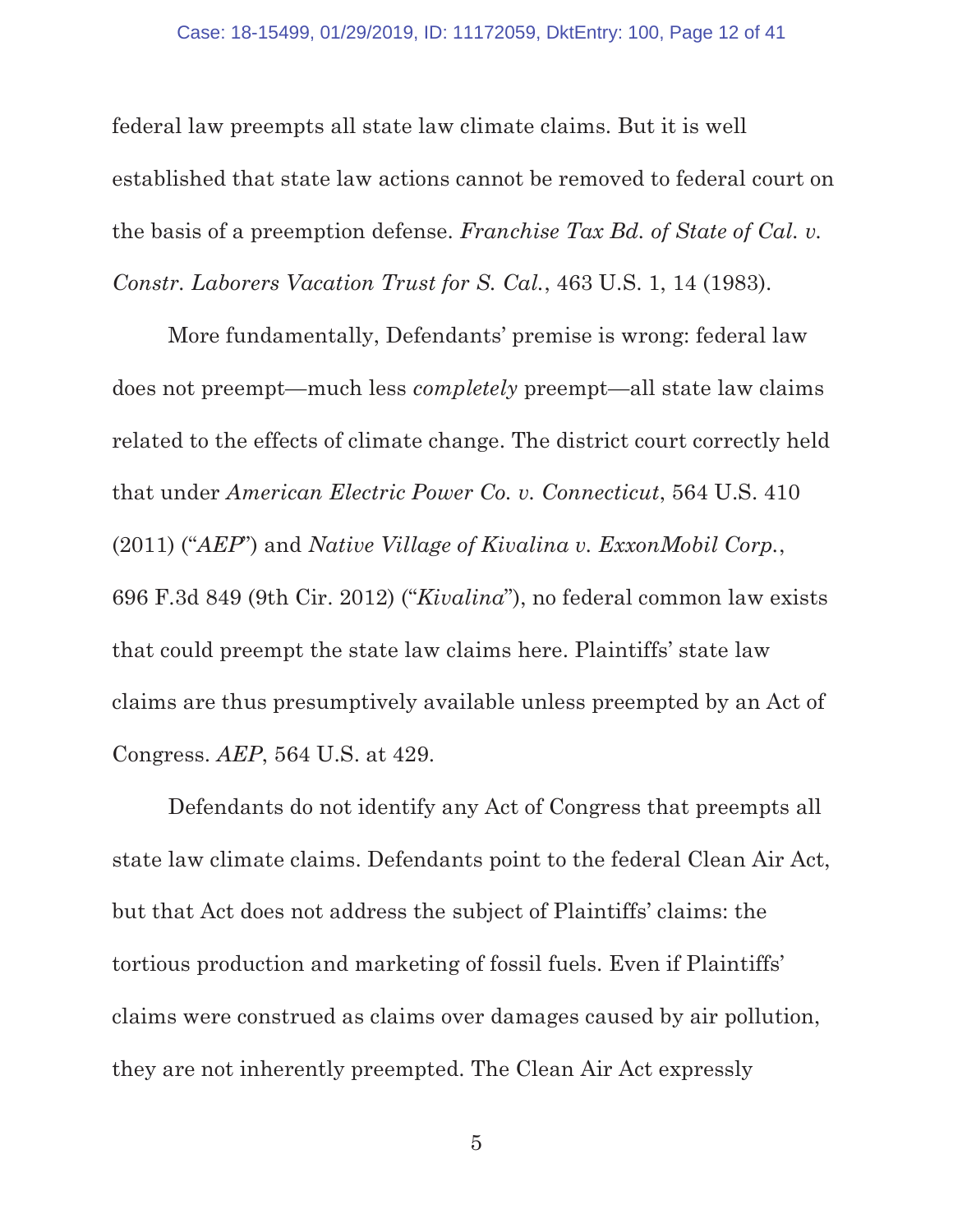preserves states' broad traditional authority to address air pollution under state law. Oxygenated Fuels Ass'n v. Davis, 331 F.3d 665, 670-671 (9th Cir. 2003) ("OFA").

To be sure, federal action is needed on climate change. And some remedies can be provided exclusively by federal law. But that reality does not work to preempt all state remedies. See Caterpillar Inc. v. Williams, 482 U.S. 386, 393-95 (1987). Climate change is not a concern unique to the federal government and federal remedies are not the exclusive means to address it. State remedies are both necessary and effective. California provides remedies and Plaintiffs are entitled to the opportunity to prove a claim for relief in California state court.

#### ARGUMENT

"States are independent sovereigns in our federal system," Medtronic, Inc. v. Lohr, 518 U.S. 470, 485 (1996), and possess the "traditional authority to provide tort remedies" as they deem appropriate, Silkwood v. Kerr-McGee Corp., 464 U.S. 238, 248 (1984). California provides tort remedies for nuisances and dangerous products. See, e.g., People v. ConAgra Grocery Products Co., 227 Cal. Rptr. 3d 499, 514 (Cal. Ct. App. 2017), cert. denied sub nom. ConAgra Grocery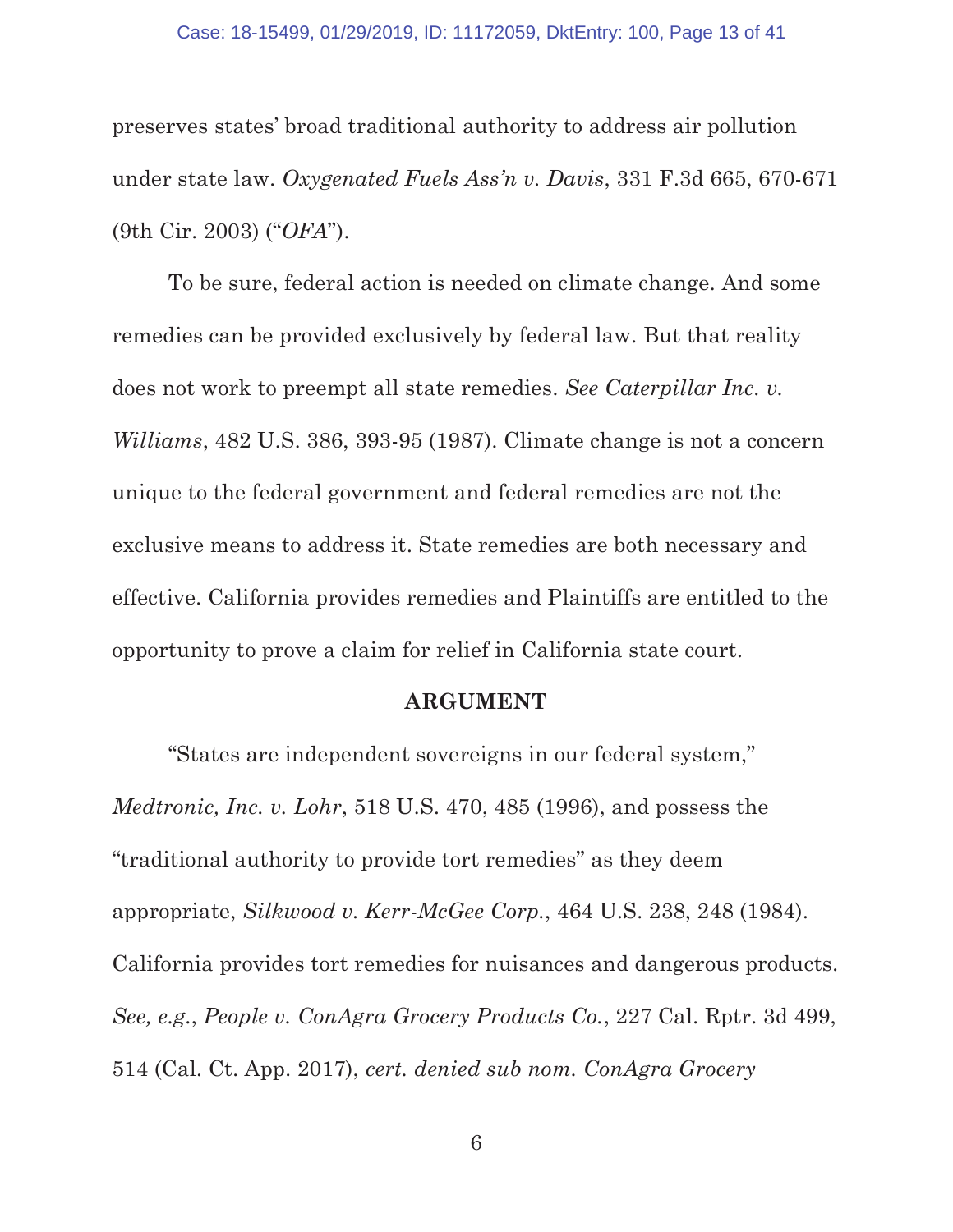Products Co. v. California, 139 S. Ct. 377 (2018) (nuisance action against lead paint manufacturers); Carlin v. Superior Court, 920 P.2d 1347, 1348 (Cal. 1996) (products liability action against pharmaceutical manufacturer). Such California state law remedies are presumptively available unless preempted by federal law. See Hansen v. Grp. Health Coop., 902 F.3d 1051, 1056 (9th Cir. 2018) ("In our federal system, the States possess sovereignty concurrent with that of the Federal Government, limited only by the Supremacy Clause.").

As explained below, federal law does not preempt all state law claims solely because the claims are brought to address harms related to climate change. First, federal common law does not preempt all state law climate claims. The federal common law that Defendants invoke no longer exists: Congress displaced it with the Clean Air Act, and this Act—not the extinct federal common law—determines the preemptive scope of federal law. AEP, 564 U.S. at 423-424, 429. Second, the Clean Air Act does not preempt all state law climate claims. To the contrary, "[t]he text of the Clean Air Act, in a number of different sections, explicitly protects the authority of the states to regulate air pollution." Exxon Mobil Corp. v. U.S. E.P.A., 217 F.3d 1246, 1254 (9th Cir. 2000).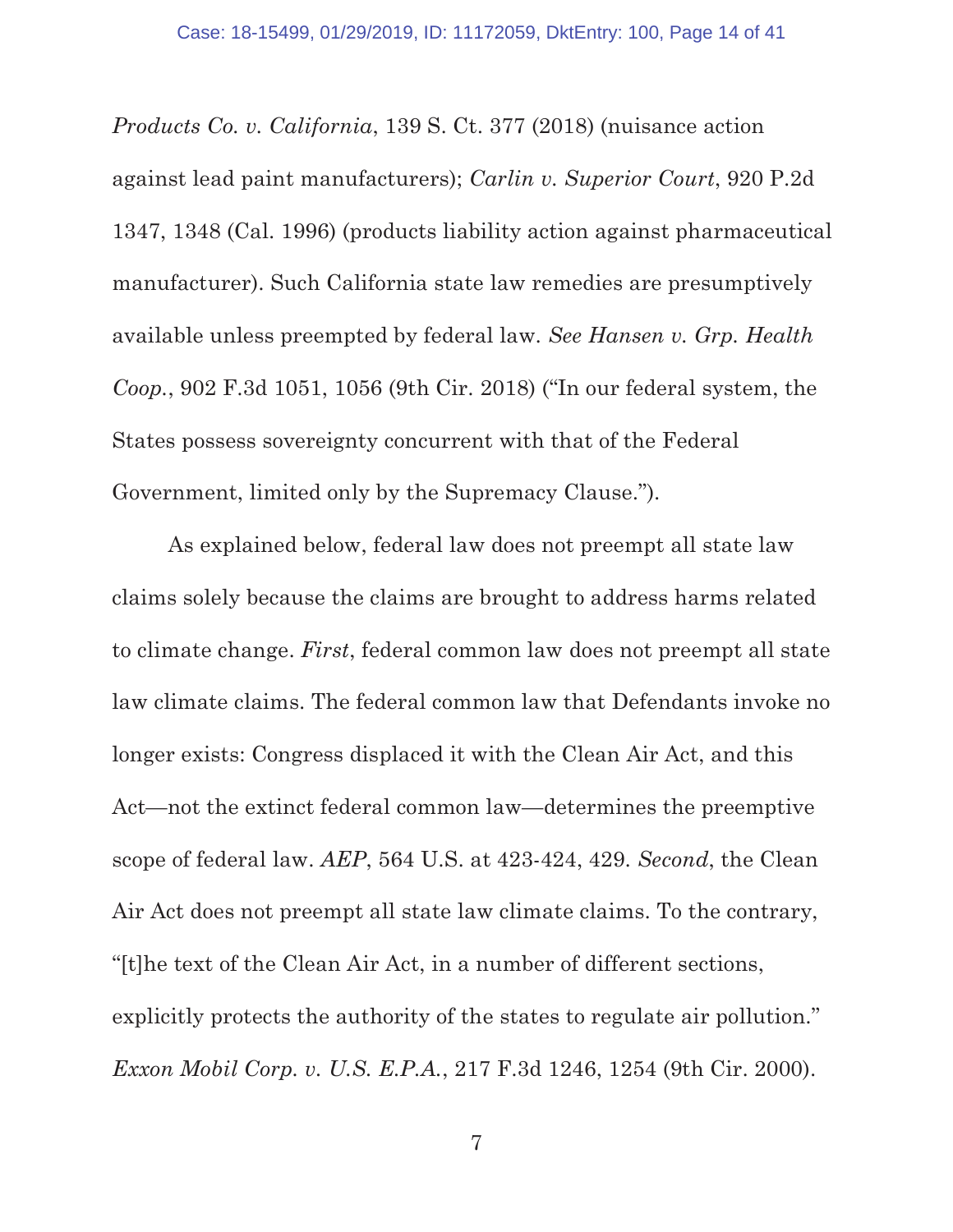Finally, there is no "unique" federal interest in climate change that somehow preempts all state law climate claims. "It is well settled that the states have a legitimate interest in combating the adverse effects of climate change on their residents." O'Keeffe, 903 F.3d at 913.

### I. Federal common law does not preempt all state law climate claims.

Plaintiffs' state law claims are not preempted—or, in Defendants' parlance, "governed"—by federal common law, because no relevant federal common law exists to preempt them. Although there is no general federal common law, it exists in certain narrow areas. See Texas Indus., Inc. v. Radcliff Materials, Inc., 451 U.S. 630, 641 (1981). Historically, the federal courts recognized a federal common law of interstate air pollution. See, e.g., Georgia v. Tennessee Copper Co., 206 U.S. 230, 237-239 (1907). However, the Supreme Court has since held that this federal common law has been displaced by Congress via the federal Clean Air Act. See AEP, 564 U.S. at 424. Because "it is primarily the office of Congress, not the federal courts, to prescribe national policy in areas of special federal interest," once Congress legislates in an area, any preexisting federal common law "disappears." Id. at 423-424. The preemptive—or "governing"—scope of federal law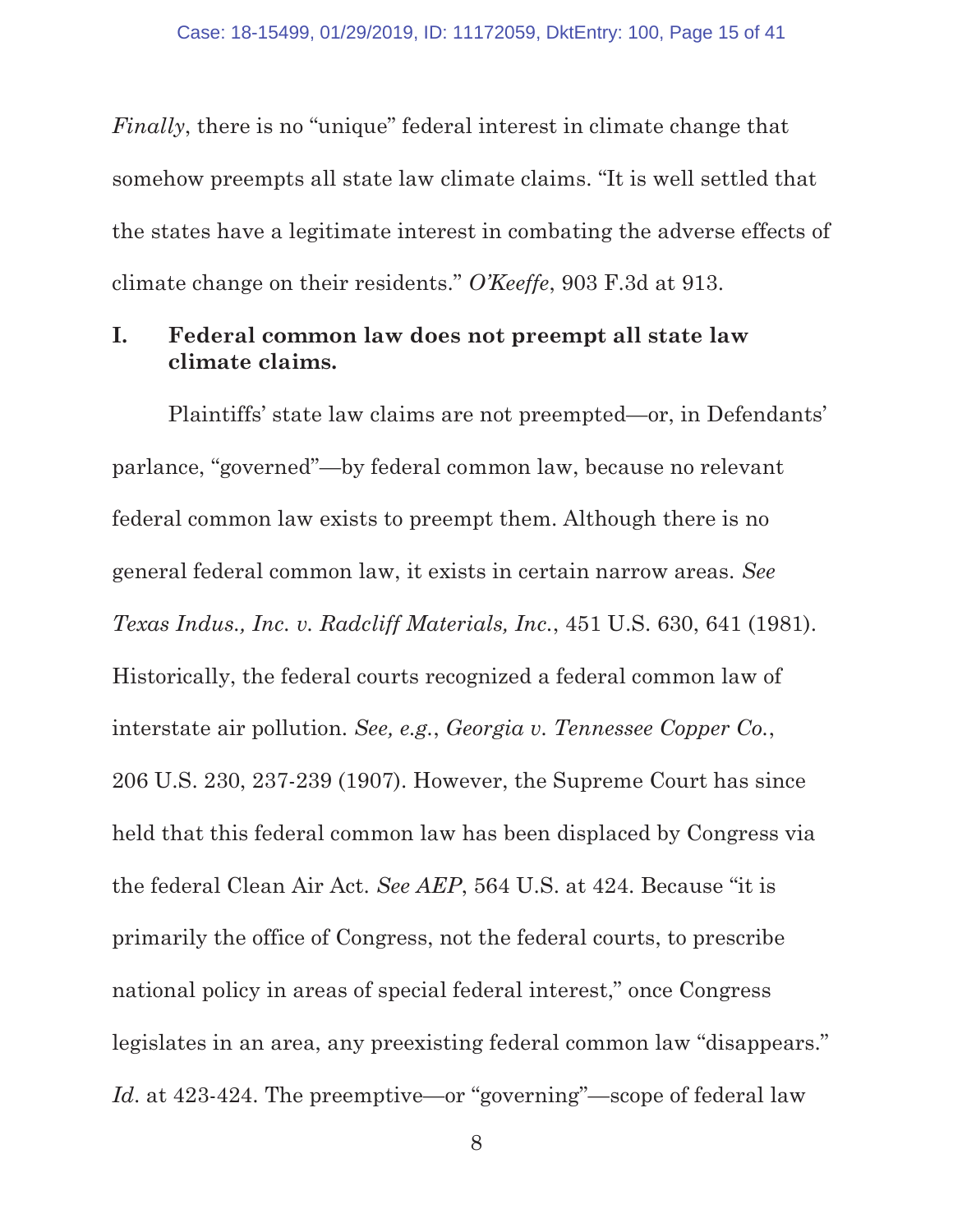thus turns on the displacing federal statute, not the displaced federal common law. See id. at 429.

### a. Congressional legislation defines the substance of federal law to the exclusion of federal common law.

Before the enactment of the major federal environmental statutes, the federal courts adjudicated some environmental nuisance cases by resort to a federal common law. See, e.g., Missouri v. Illinois, 180 U.S. 208, 241 (1901); Tennessee Copper Co., 206 U.S. at 237; Illinois v. City of Milwaukee, Wis., 406 U.S. 91, 103 (1972) ("Milwaukee I"). The courts foresaw, however, that the federal common law recognized in these cases would be replaced by federal statutes. As the Supreme Court observed in Milwaukee I, a water pollution nuisance case, "[i]t may happen that new federal laws and new federal regulations may in time preempt the field of federal common law of nuisance." 406 U.S. at 107.

Those new federal laws arrived in the early 1970s in the form of major updates to the Clean Water Act<sup>4</sup> and the Clean Air Act.<sup>5</sup>

<sup>4</sup> Pub. L. 92-500 (October 18, 1972), 86 Stat. 816, codified as amended at 33 U.S.C. § 1251 et seq.

<sup>5</sup> Pub. L. 91-604 (December 31, 1970), 84 Stat. 1676, codified as amended at 42 U.S.C. § 7401 et seq.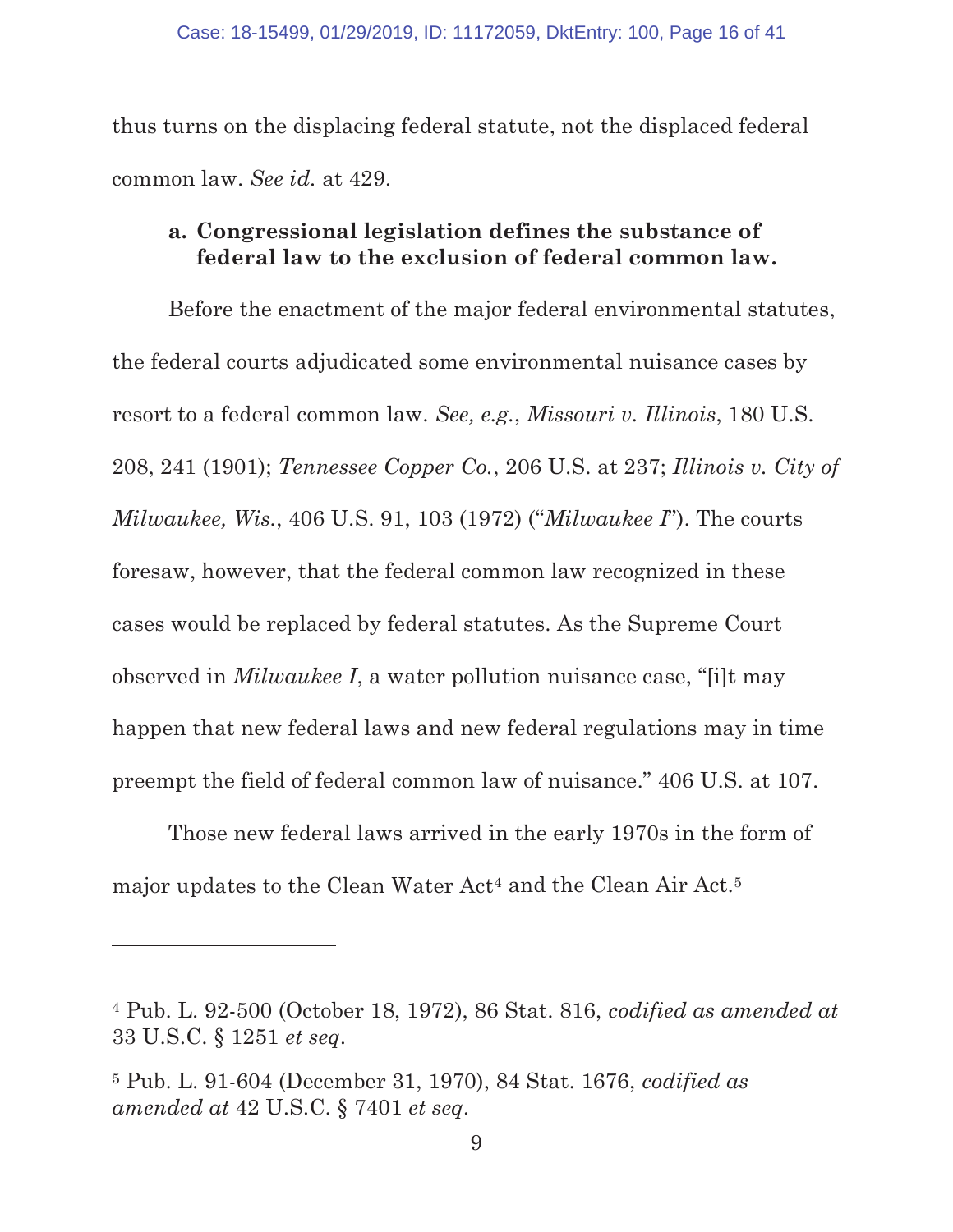The Supreme Court subsequently revisited the availability of federal common law nuisance claims for water pollution in light of the Clean Water Act. In City of Milwaukee v. Illinois & Michigan (" $Milwaukee II$ "), the Court explained that federal common law is only "a necessary expedient," "subject to the paramount authority of Congress," "and when Congress addresses a question previously governed by a decision rested on federal common law the need for such an unusual exercise of lawmaking by federal courts disappears." 451 U.S. 304, 313-314 (1981). In updating the Clean Water Act, Congress "ha[d] not left the formulation of appropriate federal standards to the courts," but rather had adequately "occupied the field" so as to "supplant federal common law." Id. at 317. Under Milwaukee II, then, new congressional legislation does not add a layer of federal statutory law on top of any existing federal common law. Instead, the new federal statute defines the substance of federal law and the federal common law on that subject ceases to exist.

Milwaukee II presaged the extinction of most federal common law regarding interstate pollution. New federal statutes would replace judicially-created federal standards with congressionally-enacted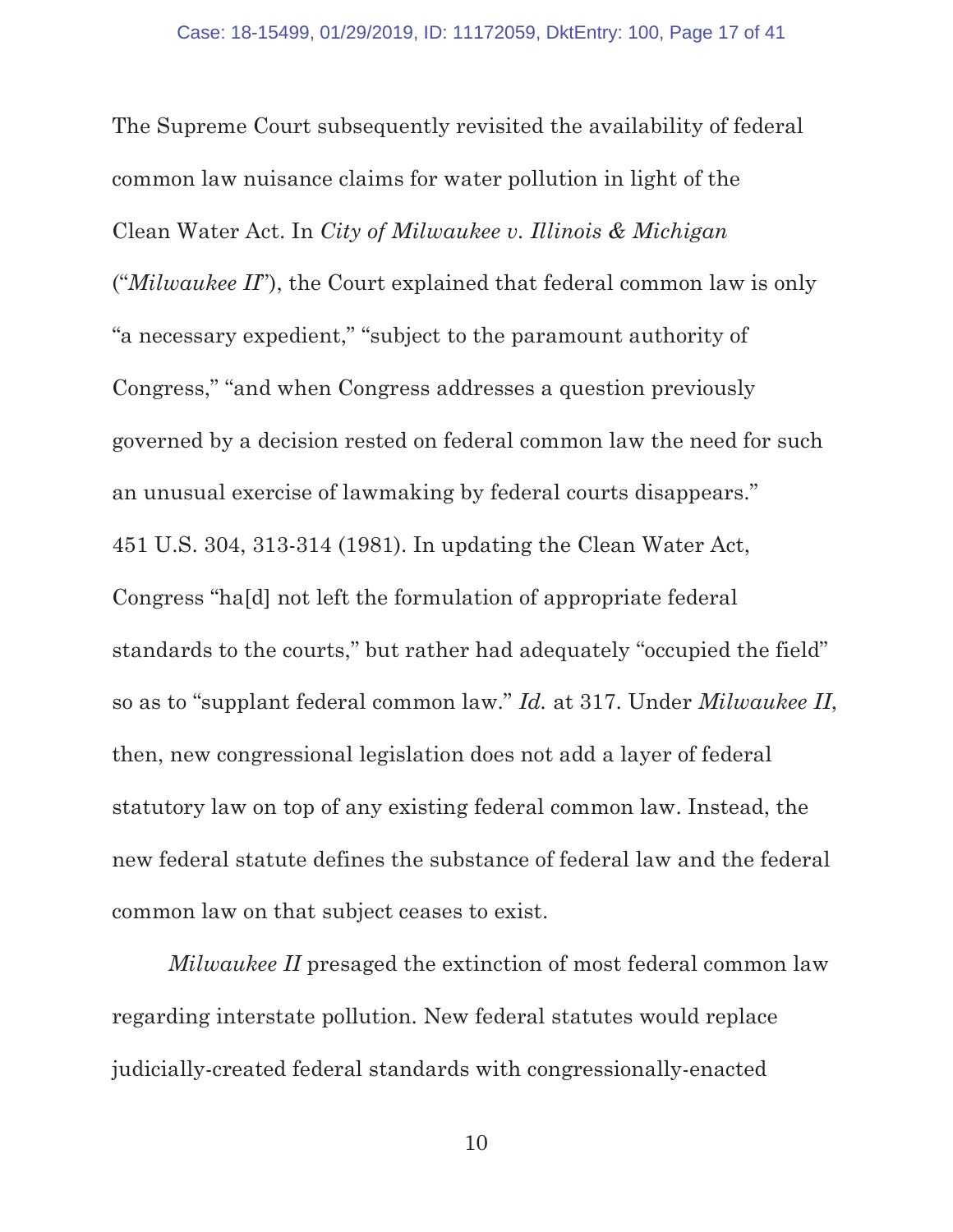federal standards. Importantly, however, federal statutes' displacement of federal common law does not simultaneously extinguish all state common law. To the contrary, in International Paper Co. v. Ouellette, the Supreme Court explained that while the relevant federal common law was displaced by the Clean Water Act, state common law nuisance claims for interstate water pollution could be available. 479 U.S. 481, 489 (1987). At that point, with federal common law no longer at issue, the only question was whether Congress intended the federal statute to preempt state common law claims. Id. at 491.

### b. The Clean Air Act defines the substance of federal law concerning air pollution.

Just as the Clean Water Act supplanted the federal common law of nuisance for water pollution, so too did the Clean Air Act supplant the federal common law of nuisance for air pollution.

In 2004, eight States, the City of New York, and three private land trusts sued a group of power companies in New York federal district court. See AEP, 564 U.S. at 418. At the time, the defendants were the five largest emitters of carbon dioxide in the nation. The suit alleged that defendants' emissions contributed to global warming and thereby unreasonably interfered with public rights. Plaintiffs brought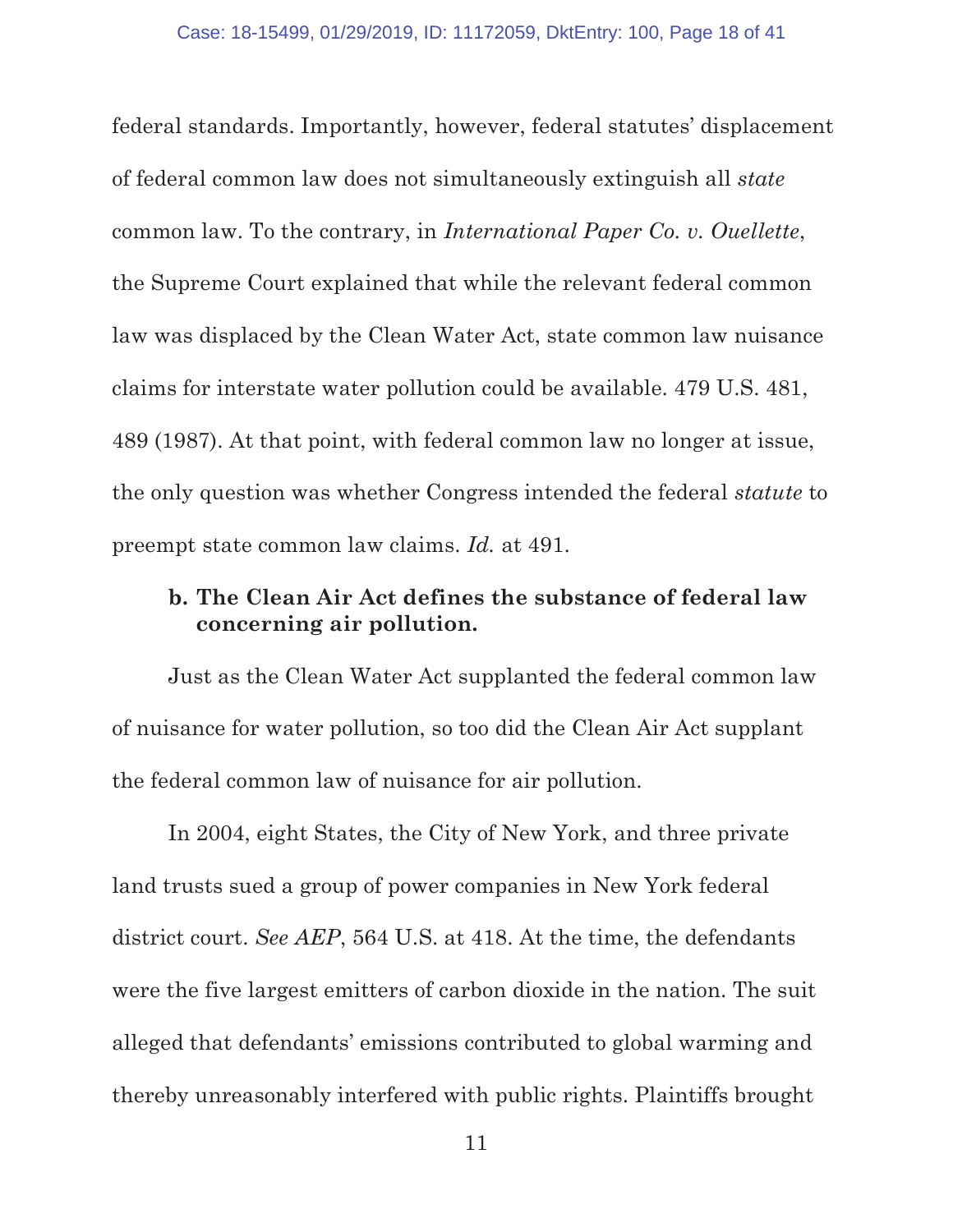claims under the federal common law of nuisance and, in the alternative, state common law. Plaintiffs sought an injunction setting carbon dioxide emission caps for each defendant. See id. at 418-419.

The case eventually reached the Supreme Court. The Second Circuit had ruled that federal common law "governed" these claims, AEP, 564 U.S. at 419, 429, and the Supreme Court granted certiorari to address whether plaintiffs "can maintain federal common law public nuisance claims against carbon-dioxide emitters." Id. at 415.

The parties disputed the historic availability of federal common law remedies, but the Court found that passage of the Clean Air Act had rendered that dispute "academic." AEP, 564 U.S. at 423. Relying heavily on *Milwaukee II*, the Court held that "the Clean Air Act and the EPA actions it authorizes displace any federal common law right to seek abatement of carbon-dioxide emissions from fossil-fuel fired power plants." Id. at 424.

Importantly, the Court held that displacement turned on the congressional decision to legislate in this area, and not on the content of federal rights Congress decided to provide. AEP, 564 U.S. at 426. The Court noted that Congress had not directly established a federal right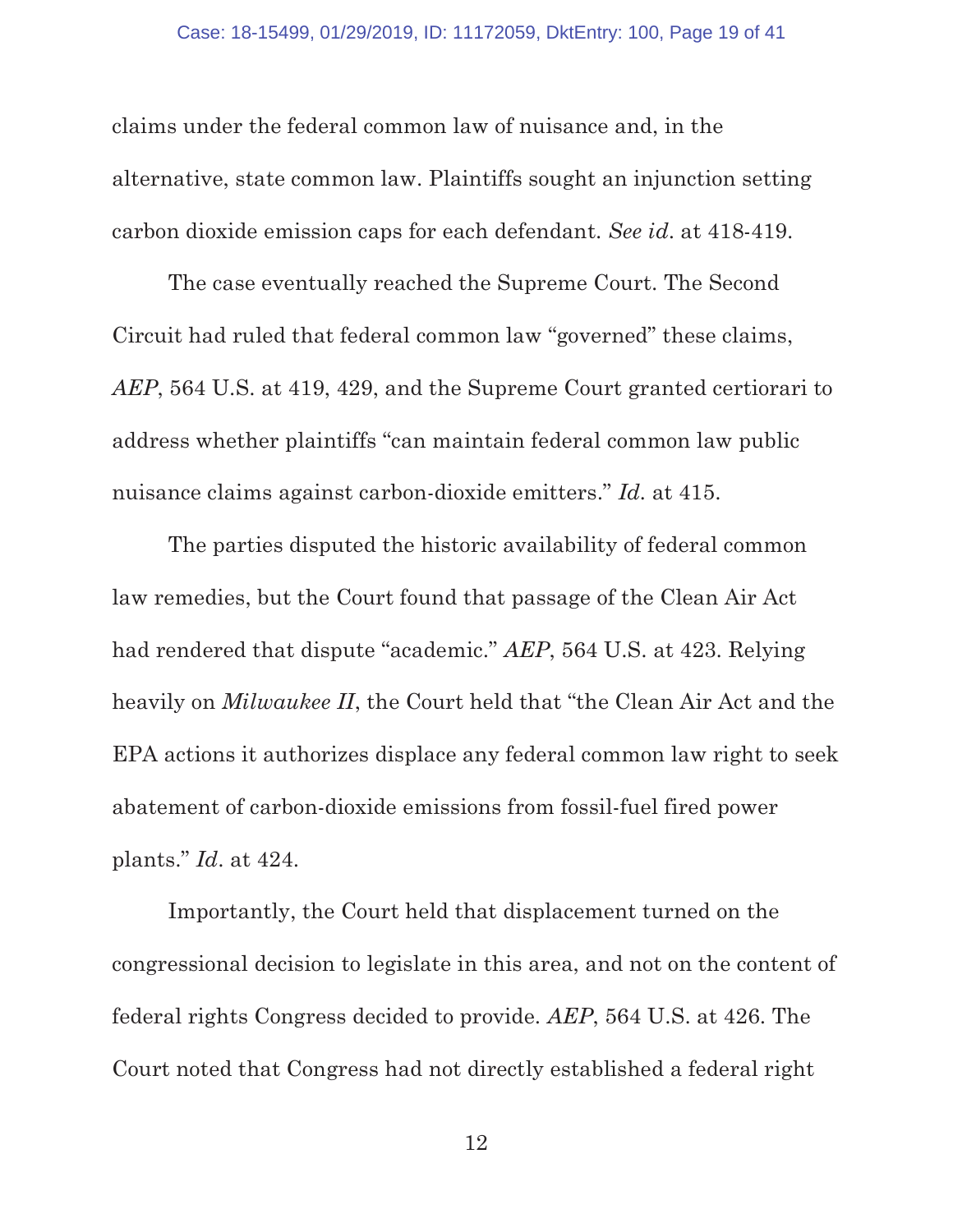to seek abatement—it had delegated authority to EPA to set a federal standard that would trigger federal rights and remedies. Id. But, the Court concluded, even if EPA declined to set a standard, "courts would have no warrant to employ the federal common law." Id.

In other words, even if federal common law historically recognized a federal right to abatement, Congress is not bound to preserve it. The Supreme Court has "always recognized that federal common law is subject to the paramount authority of Congress." Milwaukee II, 451 U.S. at 313. That paramount authority would be hollow unless Congress could reject prior judicially-created federal common law. Congress instead has the power to "strike a different accommodation" than recognized under federal common law, AEP, 564 U.S. at 422, including contracting the scope of federal law. Under AEP, then, as under Milwaukee II, new congressional legislation does not coexist with prior federal common law—the new statute displaces any federal common law and that federal common law disappears. Thus, in areas of federal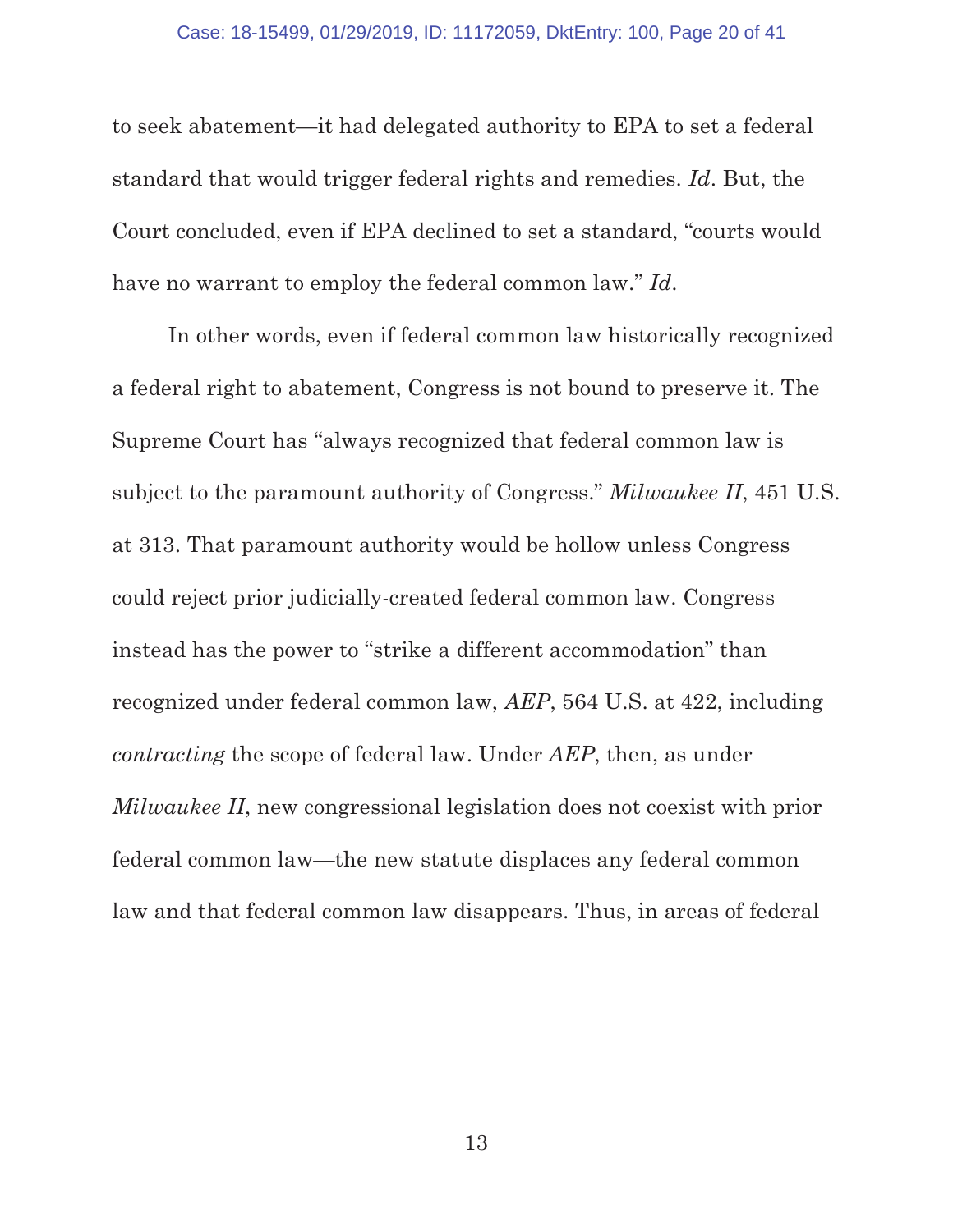concern addressed by the Clean Air Act, the Act defines the substance of federal law to the exclusion of federal common law.6

This Court reaffirmed these principles in Native Village of Kivalina v. ExxonMobil Corp., 696 F.3d 849 (9th Cir. 2012) ("Kivalina"). A native Alaskan village, Kivalina, sued a large group of energy companies in California federal district court. Kivalina alleged that defendants emitted massive quantities of greenhouse gases that contributed to climate change. Because Kivalina lies atop a barrier reef, climate change was an immediate threat to its survival. Like the AEP plaintiffs, Kivalina sued under both federal and state common law. Unlike the AEP plaintiffs, Kivalina did not seek an injunction limiting emissions, but rather sought compensatory damages. *Kivalina*, 696 F.3d at 853-855.

This Court applied AEP to dispose of Kivalina's federal common law claim for damages. Under AEP, the "federal common law addressing domestic greenhouse gas emissions has been displaced by

<sup>6</sup> Federal common law may occasionally fill in "statutory interstices" if required. AEP, 564 U.S. at 421. But AEP makes clear that the Clean Air Act does not leave a nuisance-sized interstice in federal law for federal common law to fill. Id. at 423.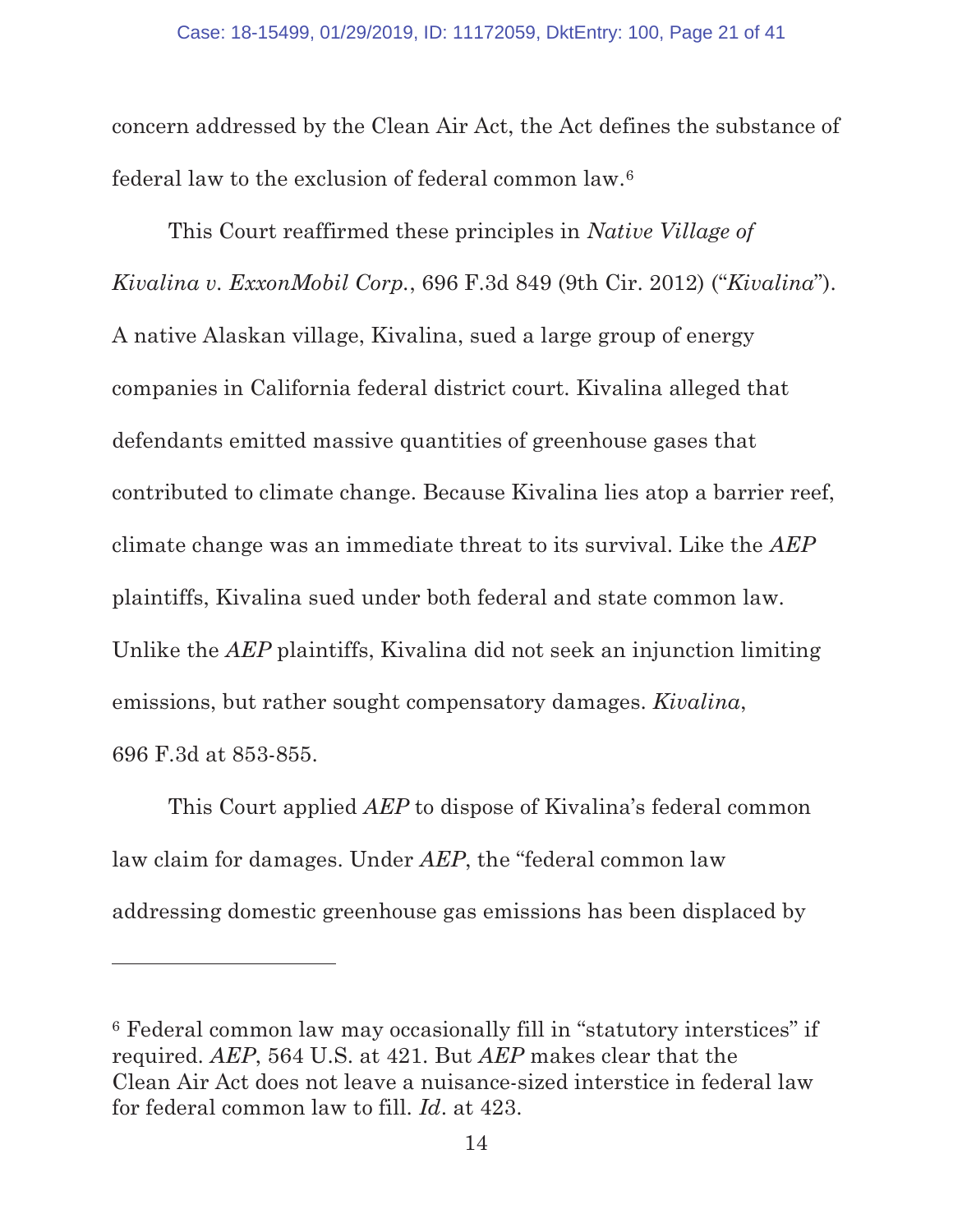Congressional action." Kivalina, 696 F.3d at 858. The Kivalina Court concluded that this holding applied whether plaintiffs sought an injunction or sought damages. Id. Displacement was not remedyspecific. Congressional action had extinguished the substance of federal common law, and displacement of all federal common law remedies necessarily followed. Id. at 857-858. Thus, like the Supreme Court in AEP, this Court confirmed that new congressional legislation does not coexist with federal common law—it completely replaces it.7

# c. Congressional displacement of federal common law does not preempt state common law.

Defendants here assert that under AEP and Kivalina, "globalwarming based tort claims are governed by federal common law—not state law." Defendants-Appellants' Brief ("Opening Br.") 1. As an initial matter, although not styled as such, this is a preemption argument. State law can only be "governed" by federal law, via the Supremacy Clause, in cases of conflict between federal and state  $law$ —*i.e.*, when

Defendants are thus wrong in suggesting that displacement is limited only to federal common law remedies. See Defendants-Appellants' Brief 38-41. As this Court has explained, displacement means that any "federal common law cause of action has been extinguished." Kivalina, 696 F.3d at 857 (emphasis added).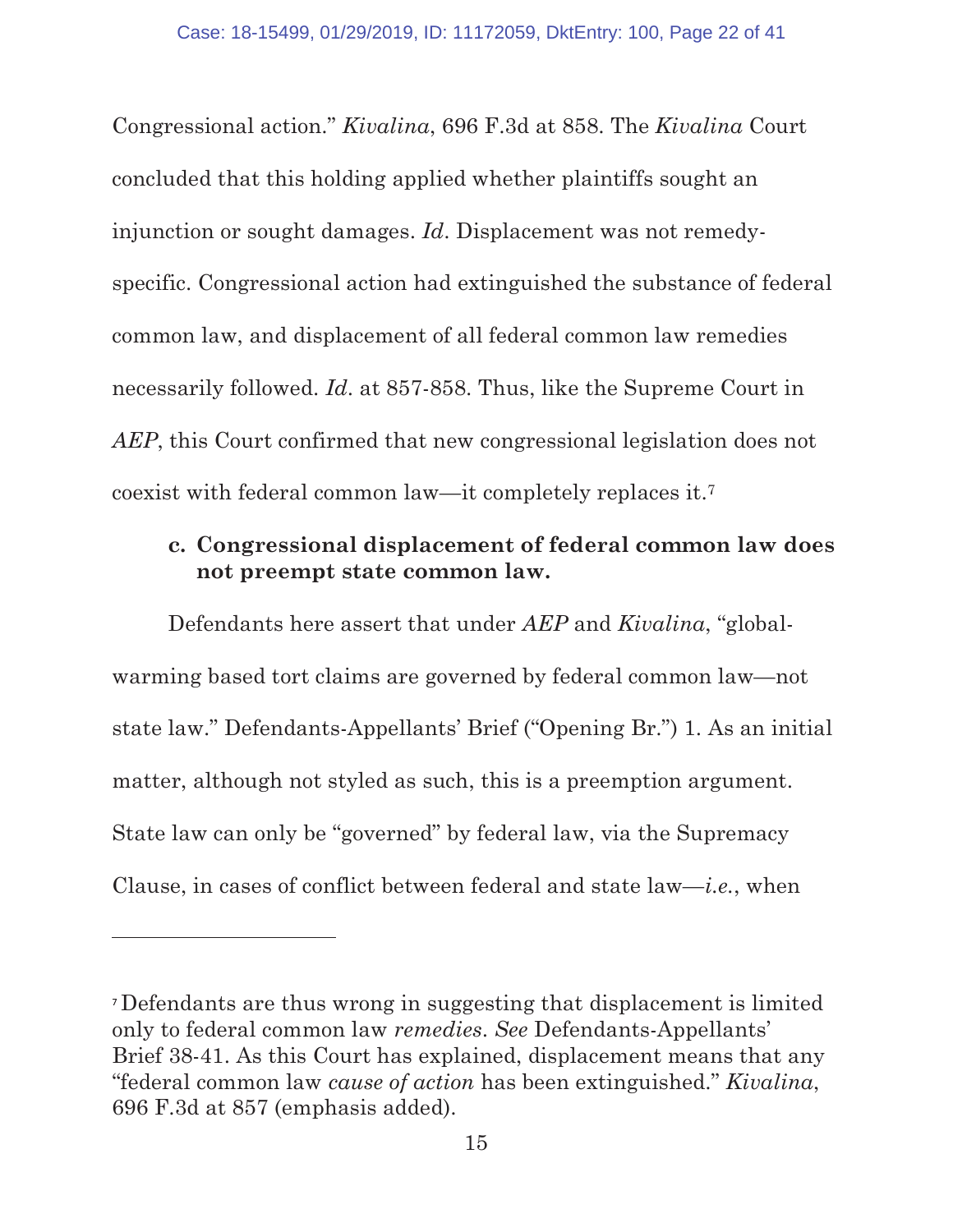federal law has preempted state law. See Murphy v. Nat'l Collegiate Athletic Ass'n, 138 S. Ct. 1461, 1479-80 (2018). But regardless, Defendants' assertion is wrong for at least two key reasons:

First, neither AEP or Kivalina held that climate tort claims must be governed by federal common law, and neither case ruled on whether such claims *may* be authorized by state common law. Plaintiffs in both cases asserted federal common law claims in the first instance. 564 U.S. at 418; 696 F.3d at 853. Thus, neither Court had occasion to consider whether state common law could apply in the first instance. Both Courts held only that the Clean Air Act had extinguished preexisting federal common law. 564 U.S. at 415; 696 F.3d at 853.

Second, neither AEP or Kivalina addressed whether the Clean Air Act preempts state common law climate claims. Plaintiffs in both cases asserted state common law claims in the alternative to federal common law. 564 U.S. at 418; 696 F.3d at 858 (Pro, J., concurring), but neither Court reached those claims at all. 564 U.S. at 429; 696 F.3d at 858. In AEP, the Supreme Court observed that once federal common law was displaced, the availability of state law claims would turn on the preemptive effect of the Clean Air Act. 564 U.S. at 429. But the Court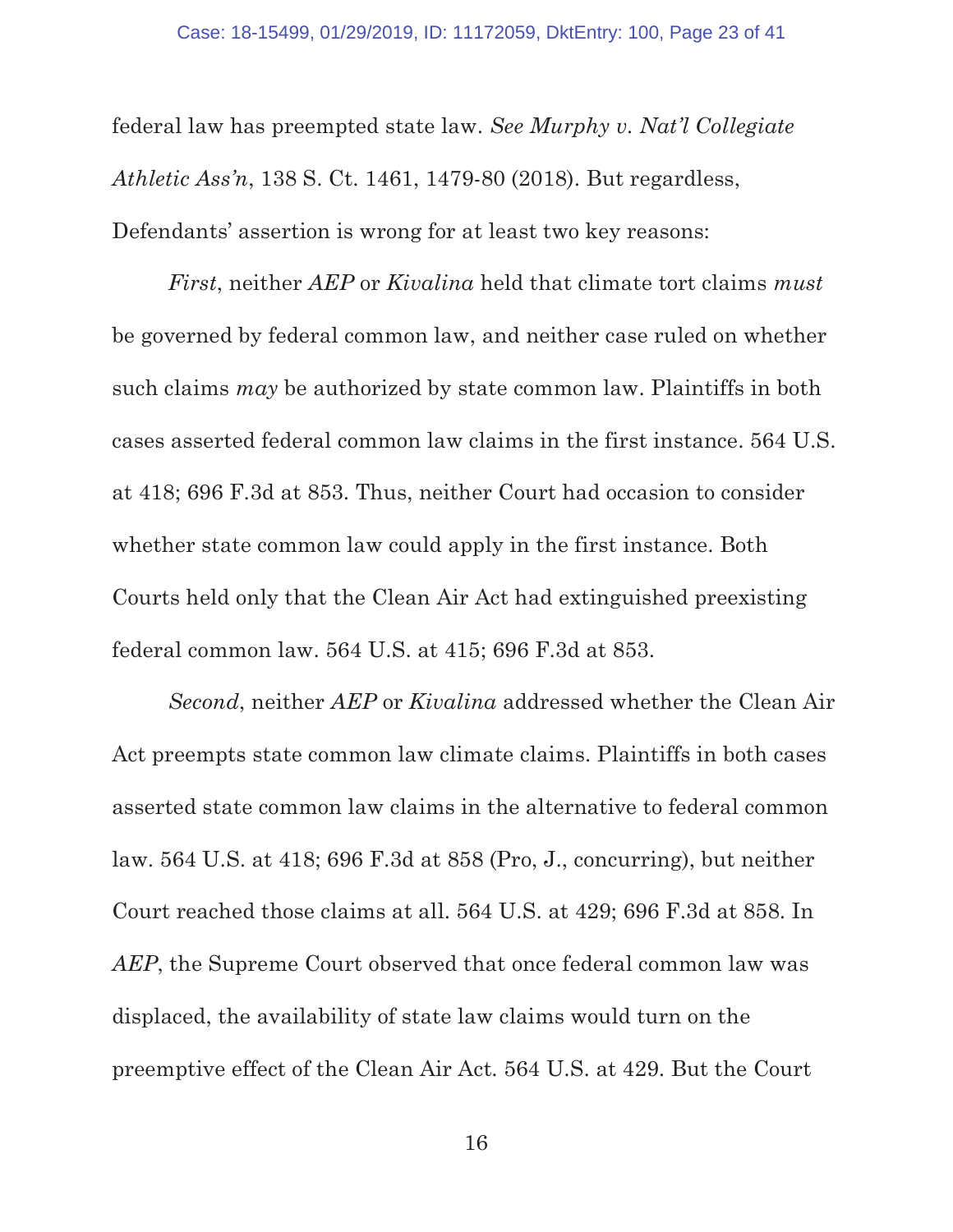explicitly left that ordinary preemption question open. Id. And this Court did essentially the same thing in Kivalina. See 696 F.3d at 866 (Pro, J., concurring) ("Once federal common law is displaced, state nuisance law becomes an available option to the extent it is not preempted by federal law. . . . Kivalina may pursue whatever remedies it may have under state law to the extent their claims are not preempted." (citation omitted)).

Defendants here are conflating congressional displacement of federal common law with federal preemption of state law. Displacement and preemption are materially different. "[T]he appropriate analysis in determining if federal statutory law governs a question previously the subject of federal common law is not the same as that employed in deciding if federal law preempts state law." Milwaukee II, 451 U.S. at 316; see also AEP, 564 U.S. at 423-424. Displacement is readily found, because in considering "whether federal statutory or federal common law governs," courts "start with the assumption that it is for Congress, not federal courts, to articulate the appropriate standards to be applied as a matter of federal law." Milwaukee II, 451 U.S. at 316-317 (quotation omitted). In contrast, when considering preemption, courts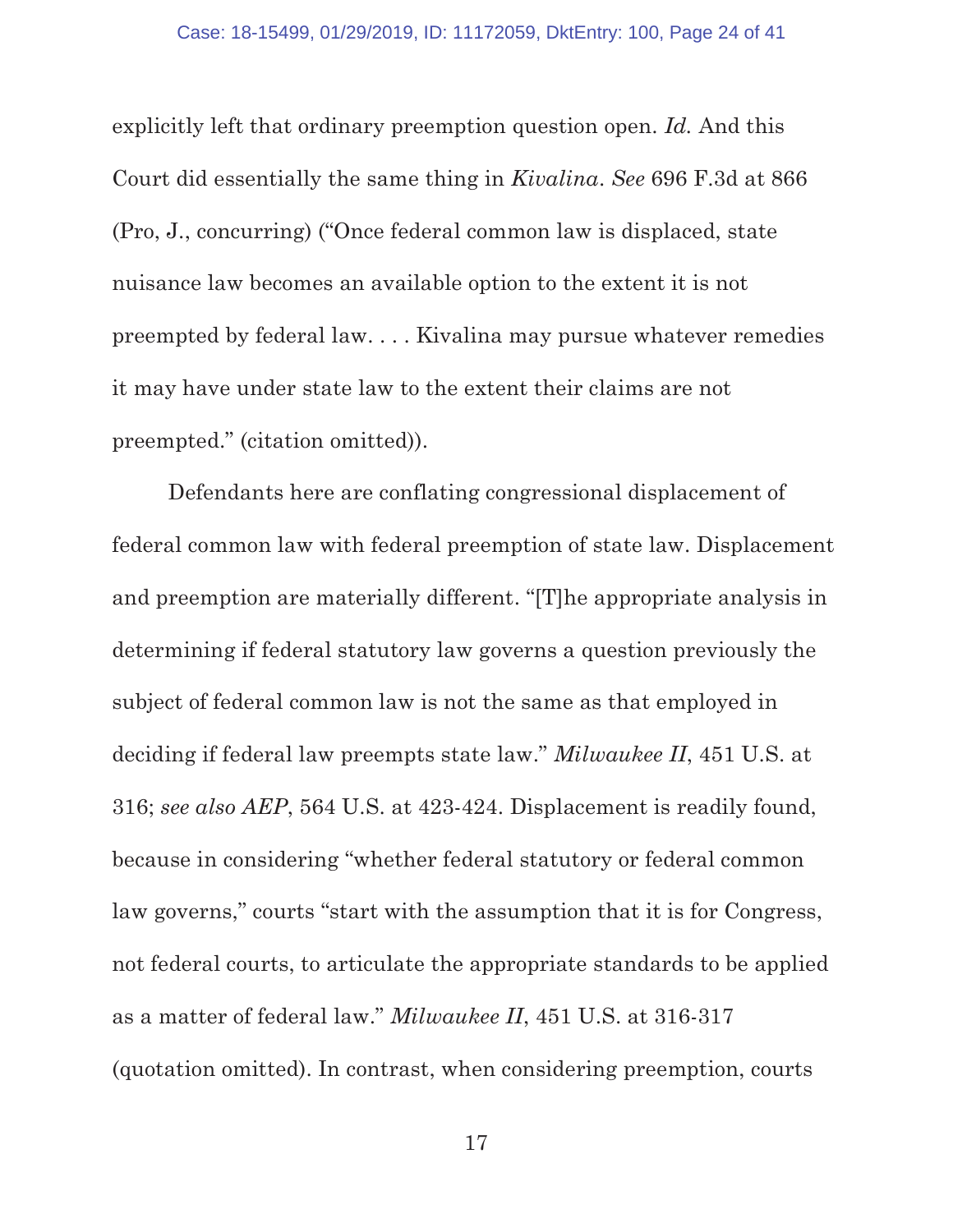"start with the assumption that the historic police powers of the States were not to be superseded by the Federal Act unless that was the clear and manifest purpose of Congress." Id. at 316 (quotations omitted); see AEP, 564 U.S. at 423.8

In short, because the "Clean Air Act displaces federal common law," the "availability vel non" of state law claims here depends on the "preemptive effect of the federal Act." AEP, 564 U.S. at 429. As explained below, the Clean Air Act does not preempt—much less completely preempt—all state law climate claims.

# II. The Clean Air Act does not preempt all state law climate claims.

As an initial matter, preemption under the Clean Air Act is relevant for removability only to the extent that the Act *completely* preempts Plaintiffs' state law claims. Caterpillar, 482 U.S. at 393. Defendants (briefly) contend that the Clean Air Act "completely

<sup>8</sup> Some confusion has resulted from the Court's historical use of the term "preemption" to describe congressional replacement of federal common law. E.g., Milwaukee I, 406 U.S. at 107. Courts now use "displacement." E.g., AEP, 564 U.S. at 423. Regardless of the terminology, the Court has consistently employed a more stringent standard when considering claims that federal law preempts state law. E.g., Milwaukee II, 451 U.S. at 316, 317 n.9.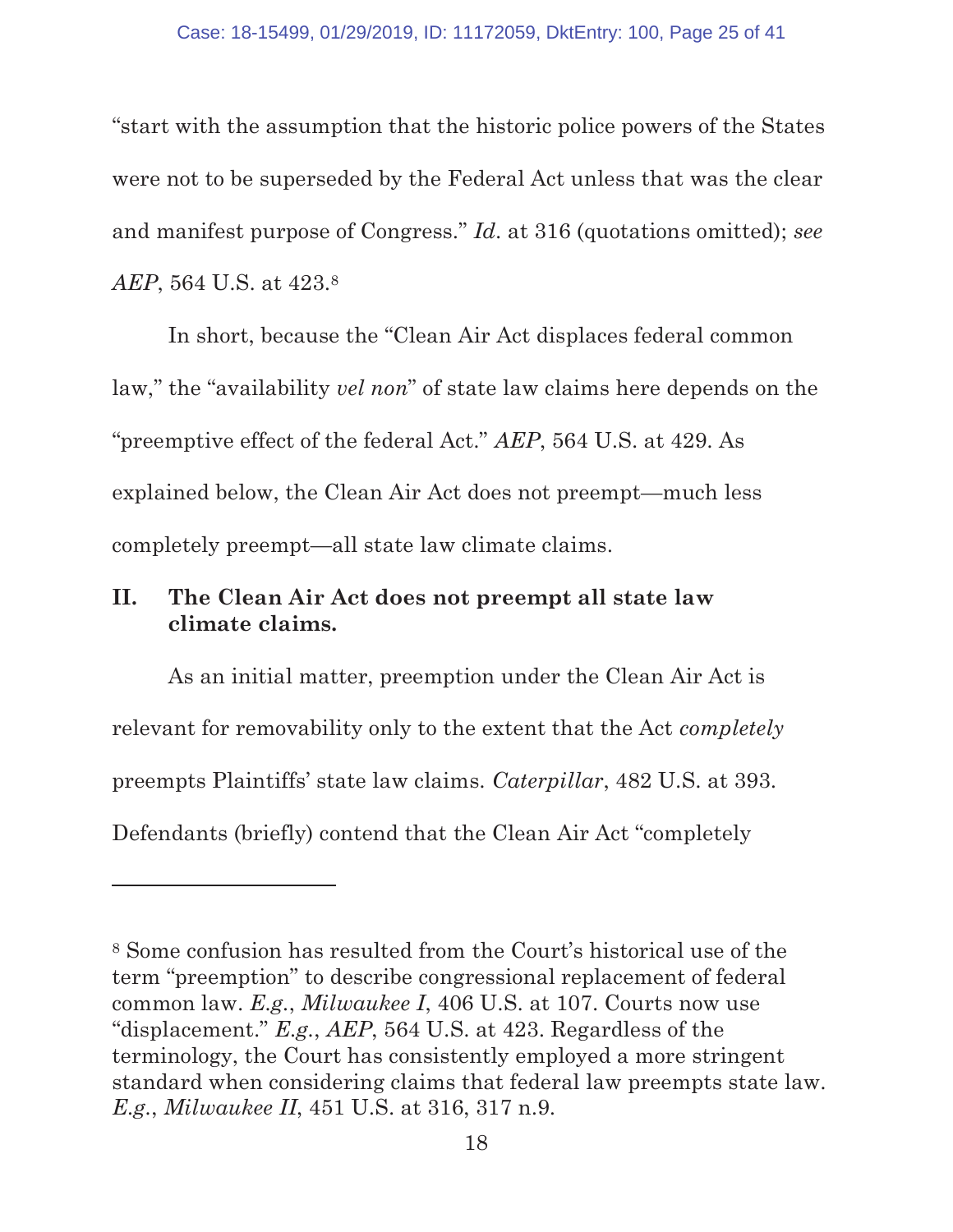preempts" all of Plaintiffs' state law claims, Opening Br. 56-58, but they are wrong. The "complete preemption doctrine" only applies in "extraordinary" cases where a federal statute both preempts state law claims and provides a replacement federal cause of action. See Caterpillar, 482 U.S. at 393. No court has ever held that the Clean Air Act completely preempts any state law claims, and Plaintiffs thoroughly explain why the doctrine does not apply here. See Plaintiffs-Appellees' Brief ("Answering Br.") 33-38.

The conclusion that the Clean Air Act does not "completely" preempt all state law climate claims is confirmed by the fact that that Act does not even "ordinarily" preempt all state law climate claims. Ordinary preemption, as distinct from complete preemption, comes in three forms: "express," "field," and "conflict." Murphy, 138 S. Ct. at 1480. As explained below, under any of these formal tests, the Clean Air Act does not broadly preempt all state law climate claims either.

This should not be surprising. *First*, all preemption is ultimately based on the Supremacy Clause, which simply provides "that federal law is supreme in case of a conflict with state law." Murphy, 138 S. Ct.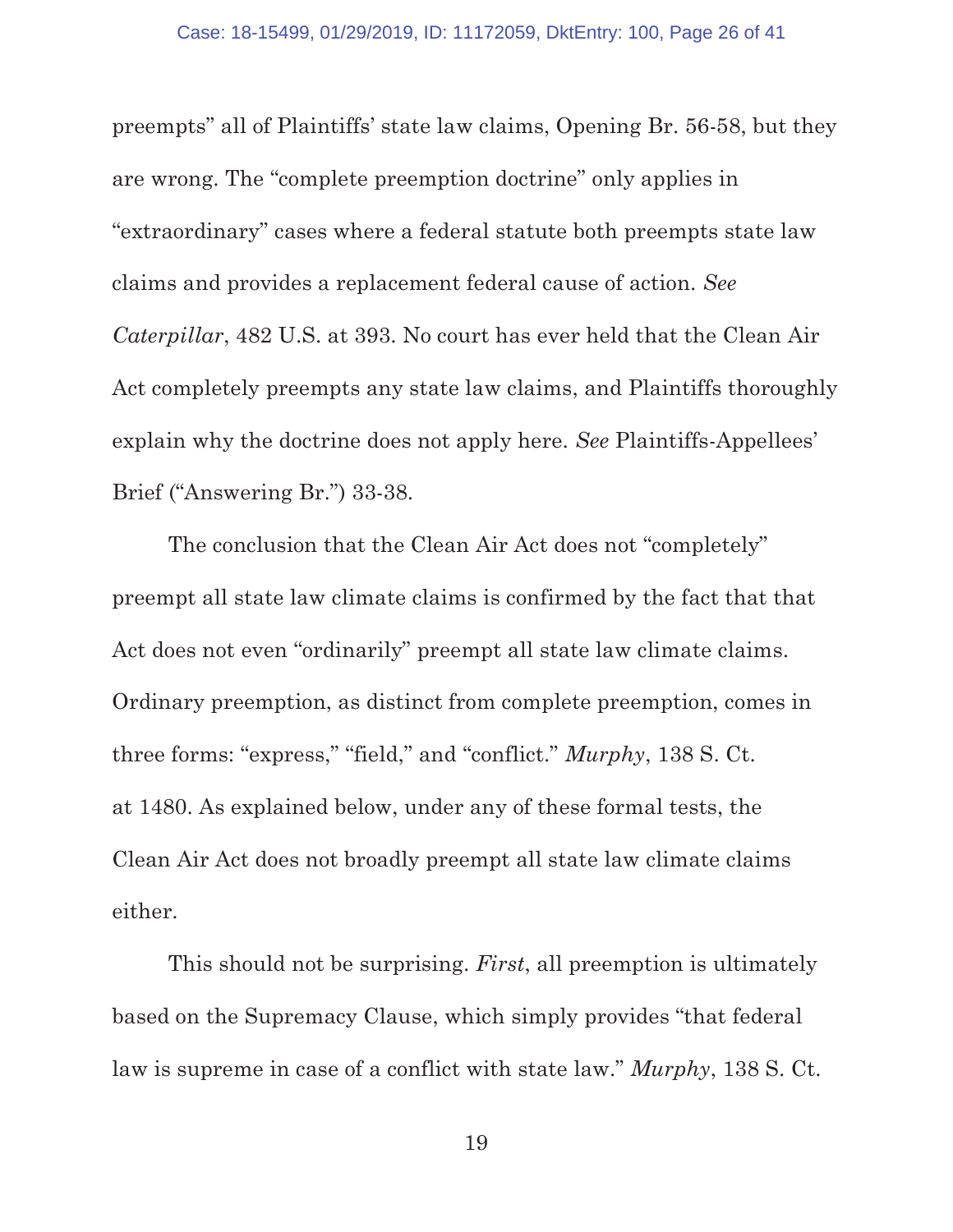at 1479. At bottom, state law climate claims are not generally preempted because there is no inherent conflict between those claims and the Clean Air Act. "The central goal of the Clean Air Act is to reduce air pollution." OFA, 331 F.3d at 673. State law climate claims do not conflict with that goal—they complement it. Second, "[t]he text of the Clean Air Act, in a number of different sections, explicitly protects the authority of the states to regulate air pollution." Exxon Mobil Corp., 217 F.3d at 1254. Among other things:

The Clean Air Act also includes a sweeping and explicit provision entitled the "Retention of State Authority." This section provides that, with the exception of aircraft emissions, standards for new motor vehicles and . . . [certain] fuel additives, "nothing in this chapter shall preclude or deny the right of any State or political subdivision thereof to adopt or enforce (1) any standard or limitation respecting emissions of air pollutants or (2) any requirement respecting control or abatement of air pollution.

Id. at 1255 (quoting 42 U.S.C. § 7416). The Act also contemplates the existence of both statutory and common law rights to seek relief from harmful emissions *outside* the Act's framework, and explicitly preserves those rights. See 42 U.S.C. § 7604(e) (provision of "citizen suit" right to enforce Clean Air Act standards shall not restrict "any right" "under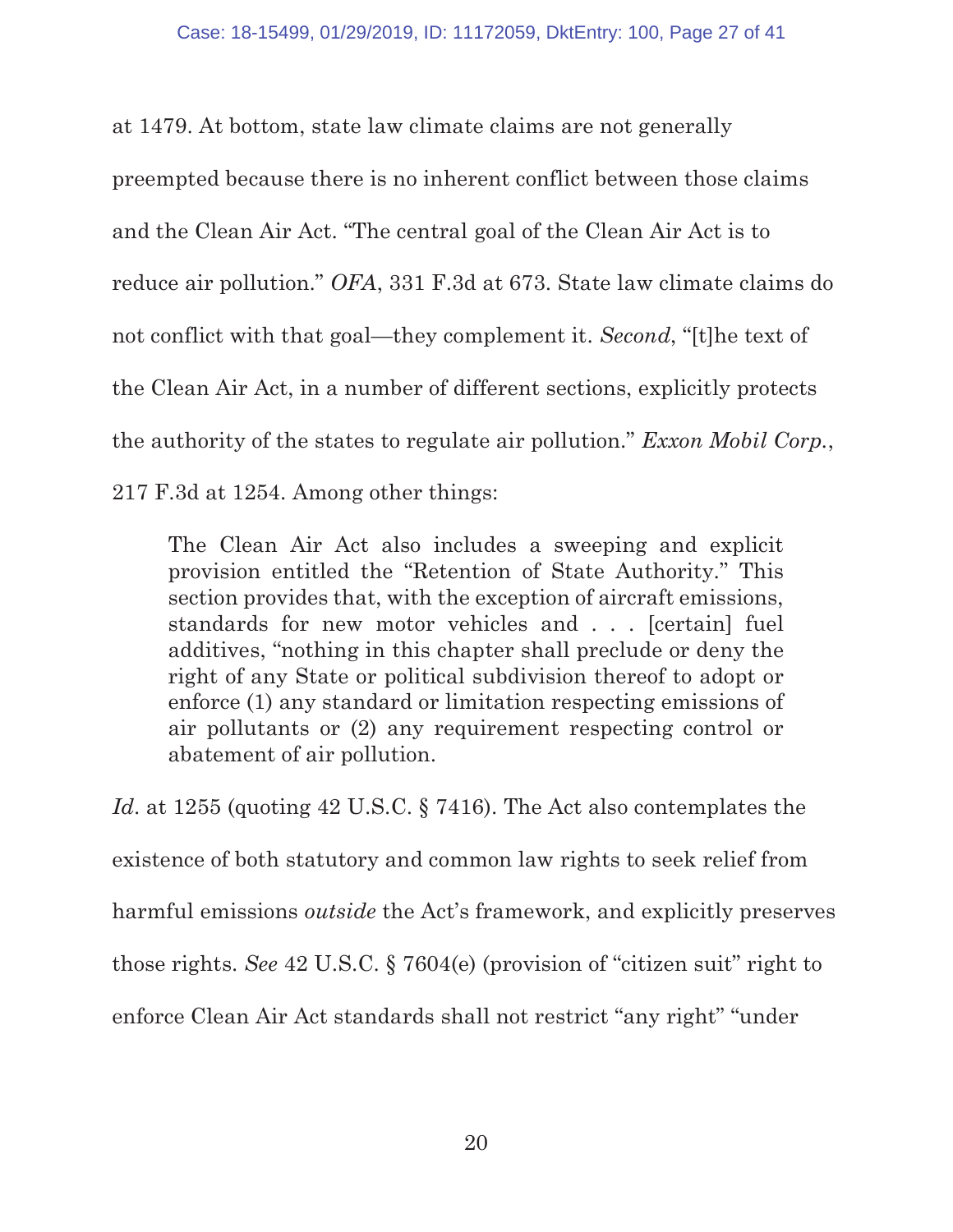any statute or common law to seek enforcement of any emission standard or limitation or to seek any other relief").

# a. The Clean Air Act does not expressly preempt all state law climate claims.

Congress knows how to broadly preempt state law if it wants to. The Employee Retirement Income Security Act ("ERISA"), 29 U.S.C. § 1001 et seq., for example, preempts "any and all State laws insofar as they may now or hereafter relate to any employee benefit plan." 29 U.S.C. § 1144(a). The Clean Air Act contains no comparable provision broadly preempting state laws that relate to climate change. As noted above, the Act expressly preserves state law in broad areas.

The Act does contain a few express preemption provisions. For example, Section 209(a) provides that states may not prescribe "any standard relating to the control of emissions from new motor vehicles." 42 U.S.C. § 7543(a).9 Section 211(c) likewise provides that states may

<sup>9</sup> California, however, is expressly exempted from this provision and allowed to set higher standards in most instances. See 42 U.S.C. § 7543(e)(2)(A). And, in general, any other state may choose to adopt California's higher standards. See id. (2)(B).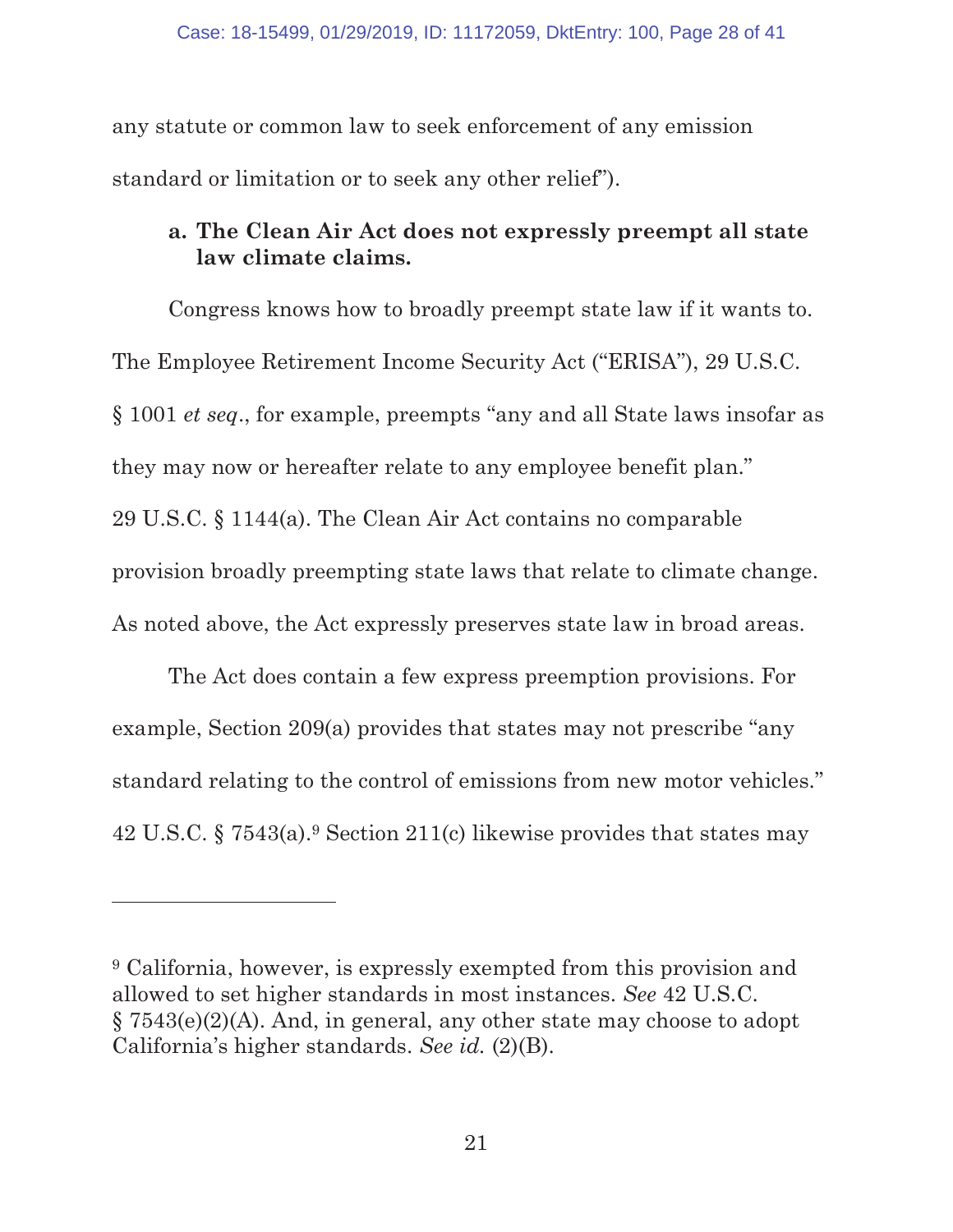not impose controls on any "fuel or fuel additive" "for purposes of motor vehicle emission control." Id.  $\S 7545(c)(4)(A)^{10}$ ; see also id.  $\S 7573$ (preempting direct state regulation of aircraft emissions).

But these express provisions are limited to their terms and do not preempt even all state law actions relating to fuels or to new motor vehicle emissions. See, e.g., OFA, 331 F.3d at 670 (California ban on fuel additive not preempted under Section 211(c) because ban was enacted to protect state waters and not to regulate emissions); O'Keeffe, 903 F.3d at 917 (Oregon program regulating production and sale of fuels based on greenhouse gas emissions not preempted under Section 211(c)); In re Volkswagen "Clean Diesel" Mktg., Sales Practices, & Products Liab. Litig., 2018 WL 4777134, at \*20 (N.D. Cal. Oct. 3, 2018) (state law claims for deceptive marketing of "clean" emission vehicles not preempted by Section 209(a)). The presence of these specific preemption provisions simply highlights that the Clean Air Act does not contain any provision that broadly preempts state law claims that relate to climate change.

<sup>&</sup>lt;sup>10</sup> California, again, is generally exempt. See  $42$  U.S.C.  $\S 7545(c)(4)(B)$ .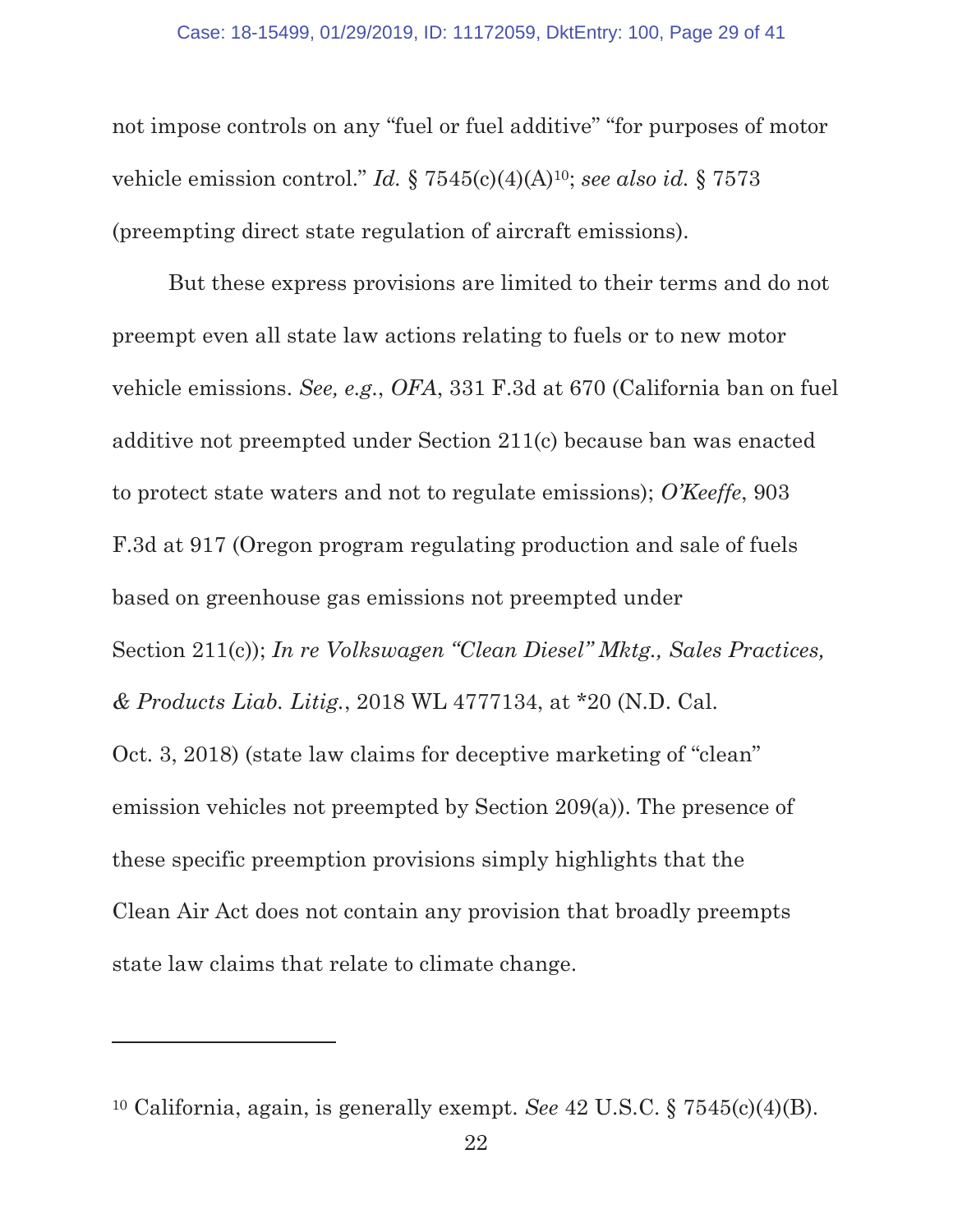# b. The Clean Air Act does not preempt the field of climate regulation.

State law can also be preempted "where it regulates conduct in a field that Congress intended the Federal Government to occupy exclusively." OFA, 331 F.3d at 667 (quoting English v. Gen. Elec. Co., 496 U.S. 72, 78-79 (1990)). No court has ever held that the Clean Air Act occupies the entire regulatory field relating to air pollution or climate change. With good reason. "It is well settled that the states have a legitimate interest in combating the adverse effects of climate change on their residents. Air pollution prevention falls under the broad police powers of the states, which include the power to protect the health of citizens in the state." O'Keeffe, 903 F.3d at 913 (citations omitted). In these areas, there is a strong presumption that state law is not preempted "unless it was the clear and manifest purpose of Congress to do so." Exxon Mobil Corp., 217 F.3d at 1256; OFA, 331 F.3d at 673; see also Wyeth v. Levine, 555 U.S. 555, 565 (2009) (presumption against preemption of state police powers is a "cornerstone[] of our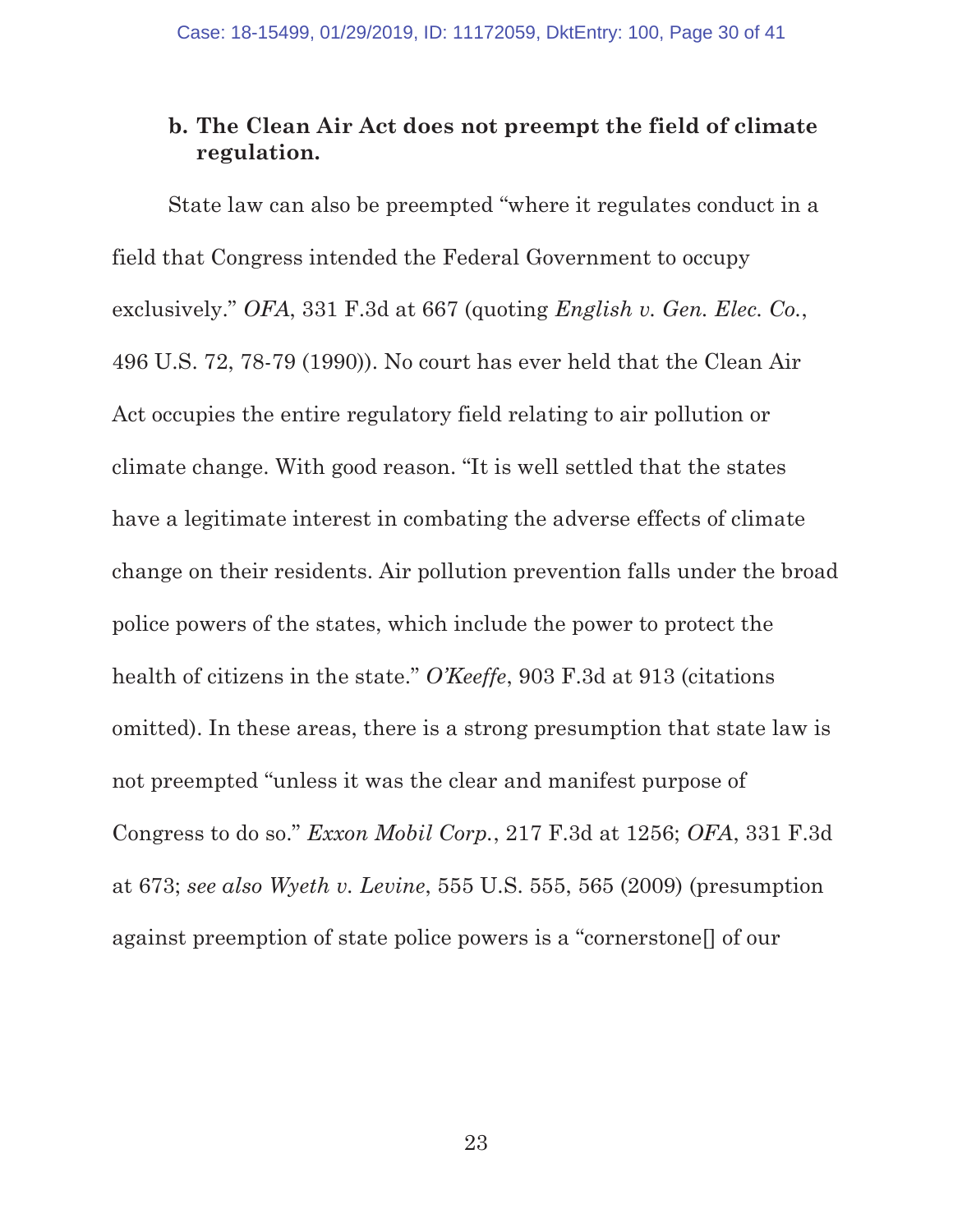preemption jurisprudence"); Silkwood, 464 U.S. at 248 (states possess "traditional authority to provide tort remedies").11

The Clean Air Act does not provide evidence—clear or otherwise that Congress intended to preempt all state authority to address climate change. To the contrary, as discussed above, the Act evidences clear congressional intent to broadly protect the authority of states to regulate air pollution. Exxon Mobil Corp., 217 F.3d at 1254-56. "The first section of the Clean Air Act, entitled 'Congressional Findings,' makes clear that the states retain the leading role in regulating matters of health and air quality." Id. at  $1254$  (citing  $42 \text{ U.S.C.}$  §  $7401(a)(3)$ ). In other sections of the Act, "the primary responsibility of the states is again reaffirmed." Id. (citing 42 U.S.C. § 7407, covering state implementation plans for air quality). The Act further expressly preserves state authority in "sweeping and explicit" language, id. at

 $11$  Accord In re Methyl Tertiary Butyl Ether (MTBE) Products Liab. Litig., 725 F.3d 65, 96 (2d Cir. 2013) ("Imposing state tort law liability") for negligence, trespass, public nuisance, and failure-to-warn—as the jury did here—falls well within the state's historic powers to protect the health, safety, and property rights of its citizens. In this case, therefore, the presumption that Congress did not intend to preempt state law tort verdicts is particularly strong.").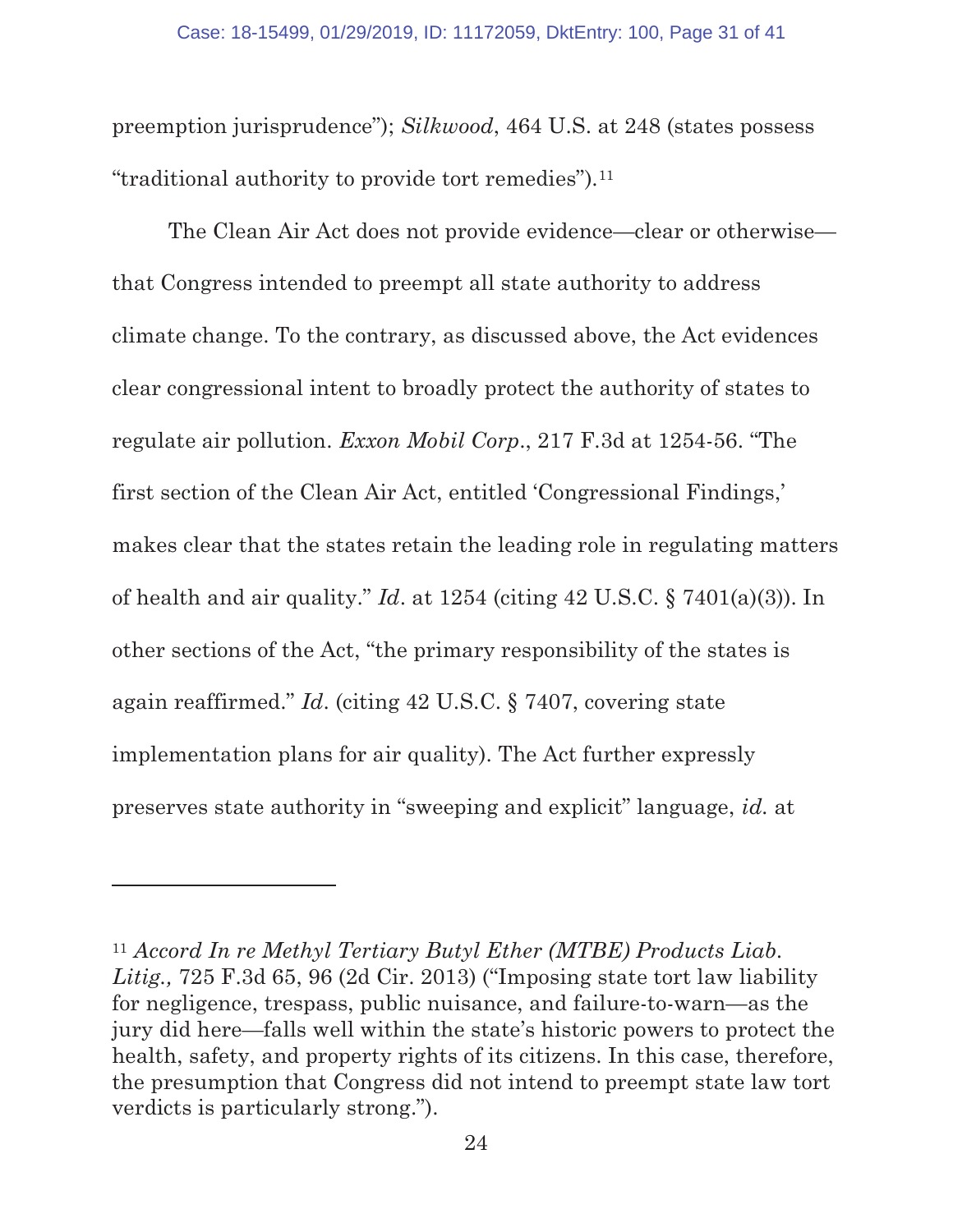1255 (citing 42 U.S.C. § 7416), and then expressly preserves the right of "any person" to enforce those rights outside of the Clean Air Act, see 42 U.S.C. § 7604(e). The text and structure of the Act foreclose any inference that Congress intended federal authority to be exclusive. Exxon Mobil Corp., 217 F.3d at 1254 ("The Supreme Court has given substantial weight in preemption analysis to evidence that Congress intended to preserve the states regulatory authority.").12 Cf. Wyeth, 555 U.S. at 575 (the case for preemption is "particularly weak" where Congress indicates awareness of the operation of state law).

In short, nothing in the Clean Air Act demonstrates a congressional intent to exclusively occupy the field of climate regulation—or, for that matter, fields of production and marketing of fossil fuels, which are not addressed by the Act at all.

<sup>12</sup> Congressional intent to exclusively occupy a field of regulation can sometimes be inferred from the scope of a statute. Altria Grp. v. Good, 555 U.S. 70, 76 (2008). But simply labeling a statute's scope "comprehensive" does not suffice. See, e.g., Wis. Pub. Intervenor v. Mortier, 501 U.S. 597, 613 (1991). The Clean Air Act is a prime example: it "establishes a comprehensive program for controlling and improving the United States' air quality," but it does so through both "state and federal regulation." Natural Res. Def. Council, Inc. v. U.S. E.P.A., 638 F.3d 1183, 1185 (9th Cir. 2011).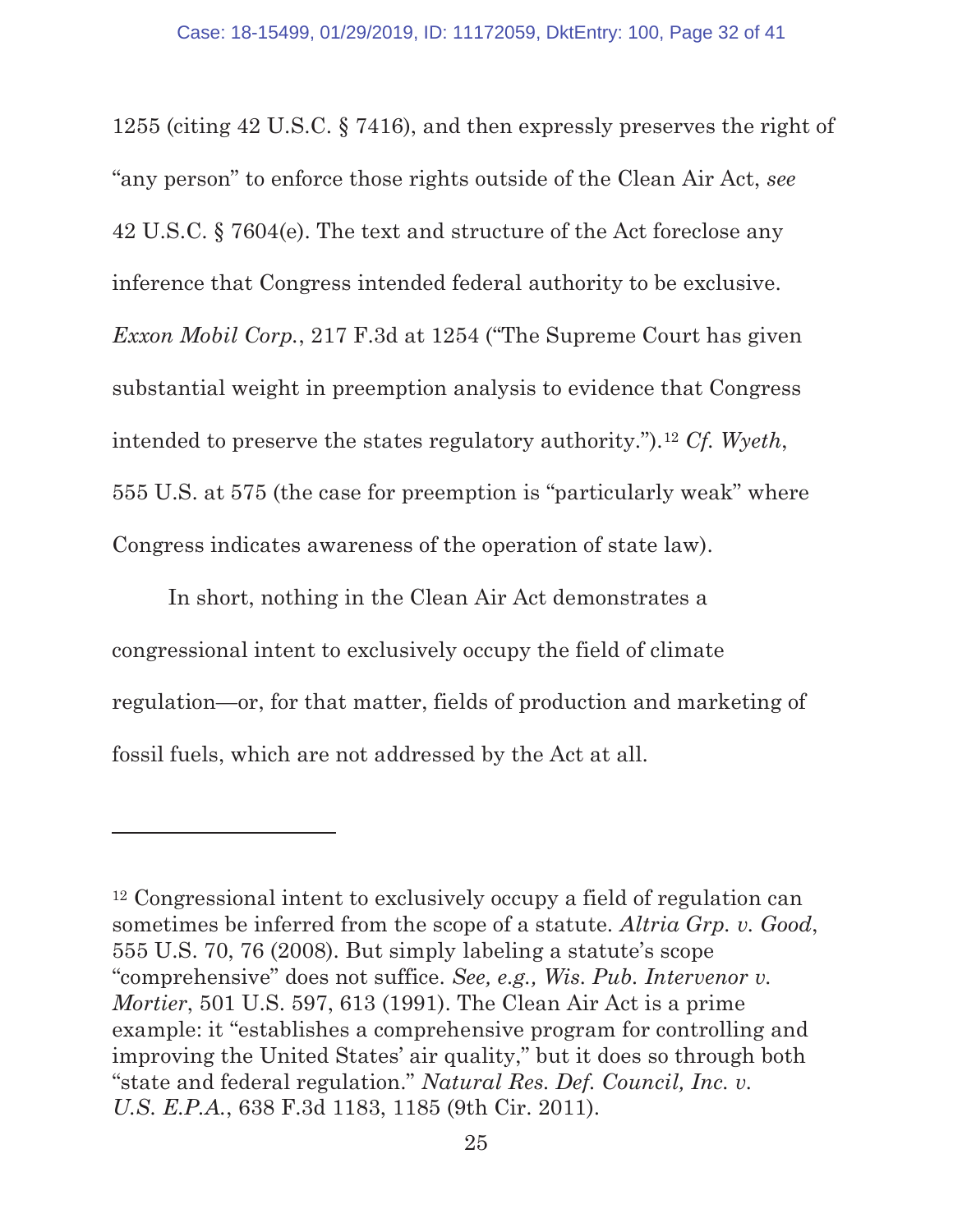### c. State law climate claims do not inherently conflict with the Clean Air Act.

Conflict preemption exists "where 'compliance with both state and federal law is impossible,' or where 'the state law stands as an obstacle to the accomplishment and execution of the full purposes and objectives of Congress.'" ONEOK, Inc. v. Learjet, Inc., 135 S. Ct. 1591, 1595 (2015) (quoting California v. ARC America Corp., 490 U.S. 93, 100-101 (1989)).

"Impossibility preemption is a demanding defense." Wyeth, 555 U.S. at 573. It is not impossible, for example, to comply with both "minimum federal standards" and "more demanding state regulations." See Fla. Lime & Avocado Growers, Inc. v. Paul, 373 U.S. 132, 141-142 (1963); see also Sprietsma v. Mercury Marine, 537 U.S. 51, 65 (2002); Patriotic Veterans, Inc. v. Indiana, 736 F.3d 1041, 1049 (7th Cir. 2013) ("The fact that a state has more stringent regulations than a federal law does not constitute conflict preemption."). The Clean Air Act generally imposes minimum federal standards and expressly contemplates that states can adopt more demanding standards in many areas. See, e.g., 42 U.S.C. §§ 7416, 7604(e); Exxon Mobil Corp., 217 F.3d at 1255; Merrick v. Diageo Americas Supply, Inc., 805 F.3d 685, 693 (6th Cir. 2015) ("For one thing, the Clean Air Act expressly reserves for the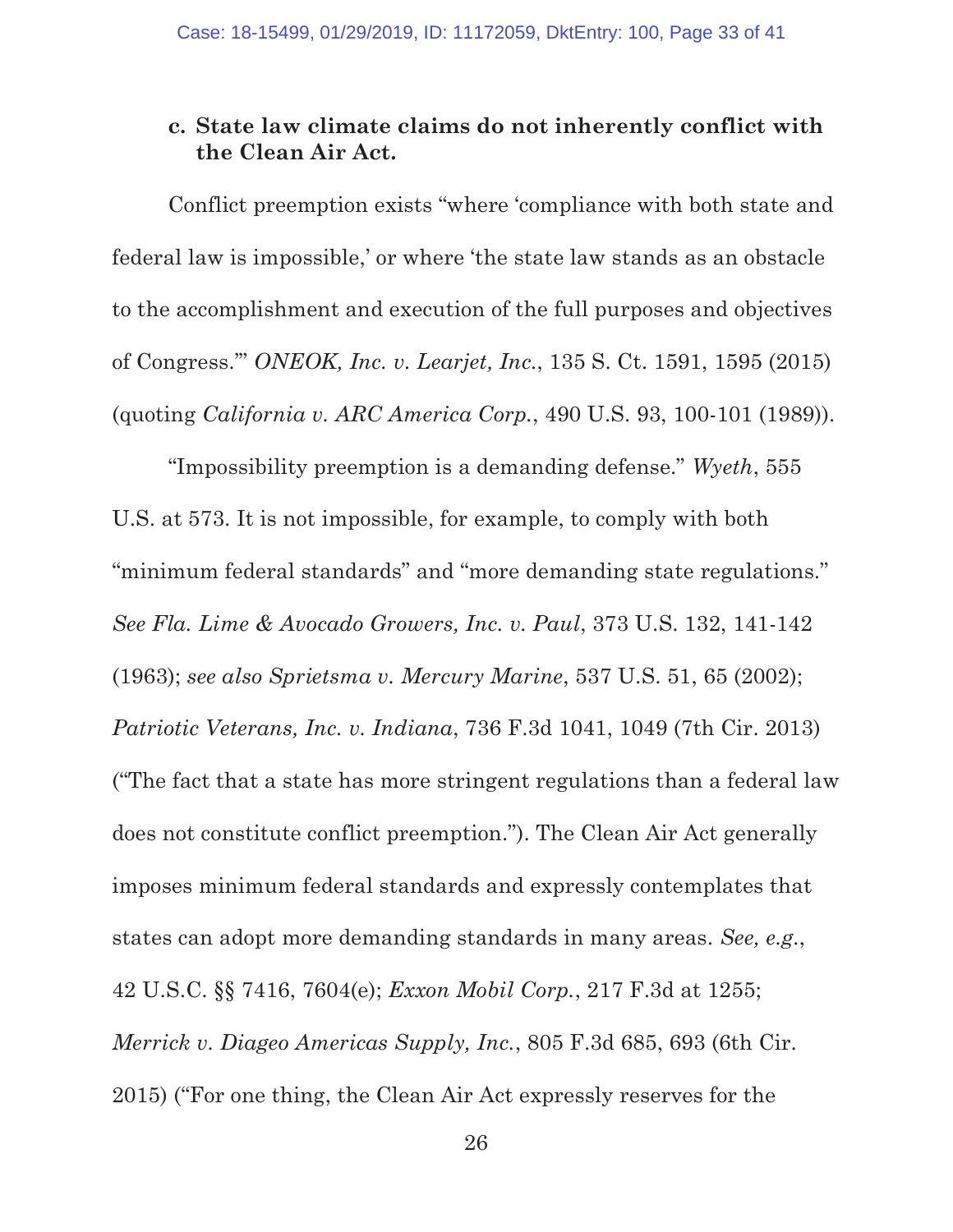states—including state courts—the right to prescribe requirements more stringent than those set under the Clean Air Act."). In other words, even if state law imposes additional or higher standards—such as through tort duties—it is generally possible to meet those standards and also comply with the Act.

Nor are additional state law duties likely to stand as an obstacle to achieving the purposes of the Clean Air Act. "The central goal of the Clean Air Act is to reduce air pollution." OFA, 331 F.3d at 673; see also Exxon Mobil Corp., 217 F.3d at 1255 (the Act "force[s] the states to do their job in regulating air pollution effectively"). Only if state law has the effect of increasing air pollution is it likely to conflict with the Act.

Defendants here contend that Plaintiffs' state law claims must be preempted because they "would contravene the [Act's] carefully crafted regulatory scheme by curbing nationwide and global emissions." Opening Br. 57. This bizarre contention finds no support in the Act. The Clean Air Act was not crafted to ensure a minimum level of nationwide emissions—nothing in the Act evinces a congressional concern with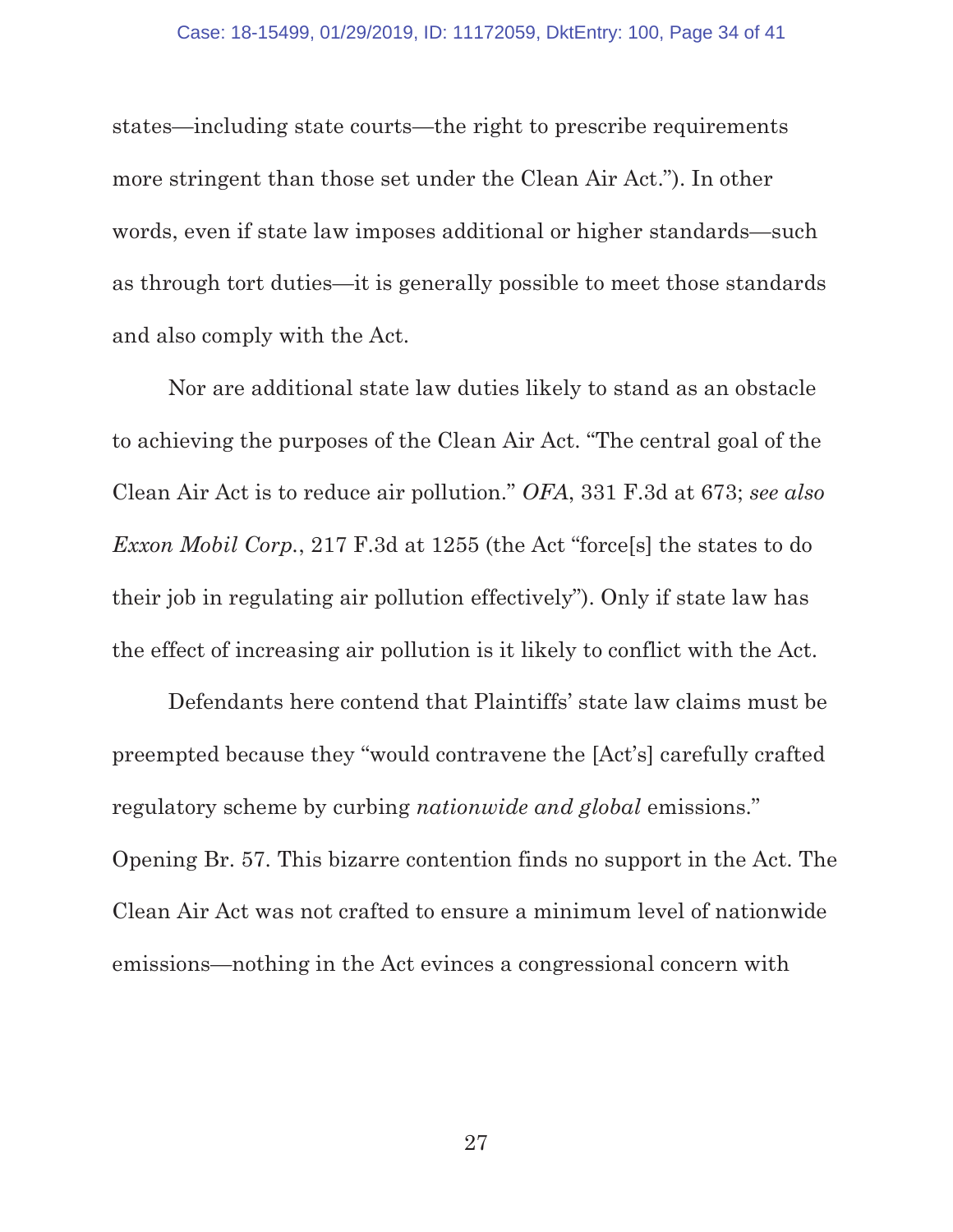reducing pollution too much.13 Further, courts should be slow to imply ancillary purposes not clearly expressed in federal legislation or "to entertain hypothetical conflicts" with state law. Chevron U.S.A., Inc. v. Hammond, 726 F.2d 483, 486, 488, 499 (9th Cir. 1984) (federal allowance for some low-oil ballast discharges from maritime tankers did not preempt state complete ban on discharges); cf., e.g., Stengel v. Medtronic Inc., 704 F.3d 1224, 1231-32 (9th Cir. 2013) (where state-law duty parallels federal-law duty, state imposition of additional damages remedy does not conflict); OFA, 331 F.3d at 673 (state law that had the effect of increasing gasoline prices did not conflict with Clean Air Act).

Broadly speaking, the Clean Air Act directs EPA to establish minimum federal standards for certain air pollutants and certain sources of air pollution. See, e.g., AEP, 564 U.S. at 424-25 (describing regulation of stationary sources under Clean Air Act Section 111). A state law that required a source to emit pollution in violation of federal

<sup>13</sup> In any event, on their face the instant suits do not seek to enjoin emissions. See ER312 (prayer for relief in complaint); Answering Br. 6. Plaintiffs seek redress for Defendants' tortious production and marketing of fossil fuels. The Clean Air Act does not address these subjects.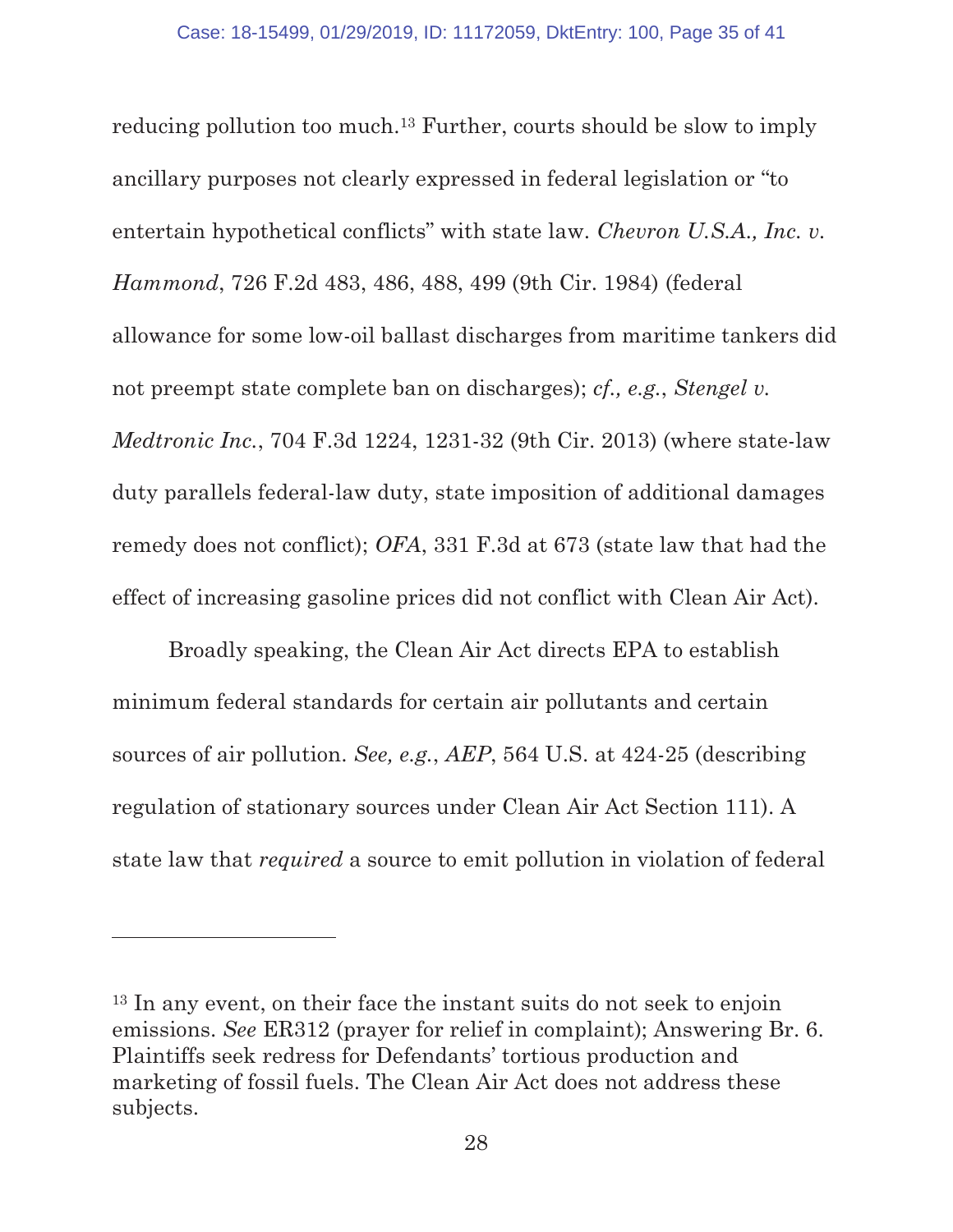standards would likely be preempted. But a federal pollution standard does not necessarily imply a federal right to pollute up to that standard. Accord, e.g., Chinatown Neighborhood Ass'n v. Harris, 794 F.3d 1136, 1142 (9th Cir. 2015) (federal shark fishing allowance did not imply mandate to harvest; accordingly, state law restricting shark fin possession did not conflict); Wyeth, 555 U.S. at 583 (Thomas, J., concurring) (FDA approval of drug label "does not give drug manufacturers an unconditional right to market their federally approved drug at all times"). In other words, state law that has the effect of reducing pollution is unlikely to conflict with the Clean Air Act.

### III. There is no unique federal interest in climate change that preempts all state law climate claims.

Throughout their appellate brief, Defendants suggest that the "interstate" aspects of climate change create a unique federal interest that broadly preempts state law in this area. Not so. Only a "narrow" category of interstate or international disputes truly raise uniquely federal interests: those "implicating the conflicting rights of States or our relations with foreign nations." Texas Industries, 451 U.S. at 641. Plaintiffs' claims here are brought against private parties for the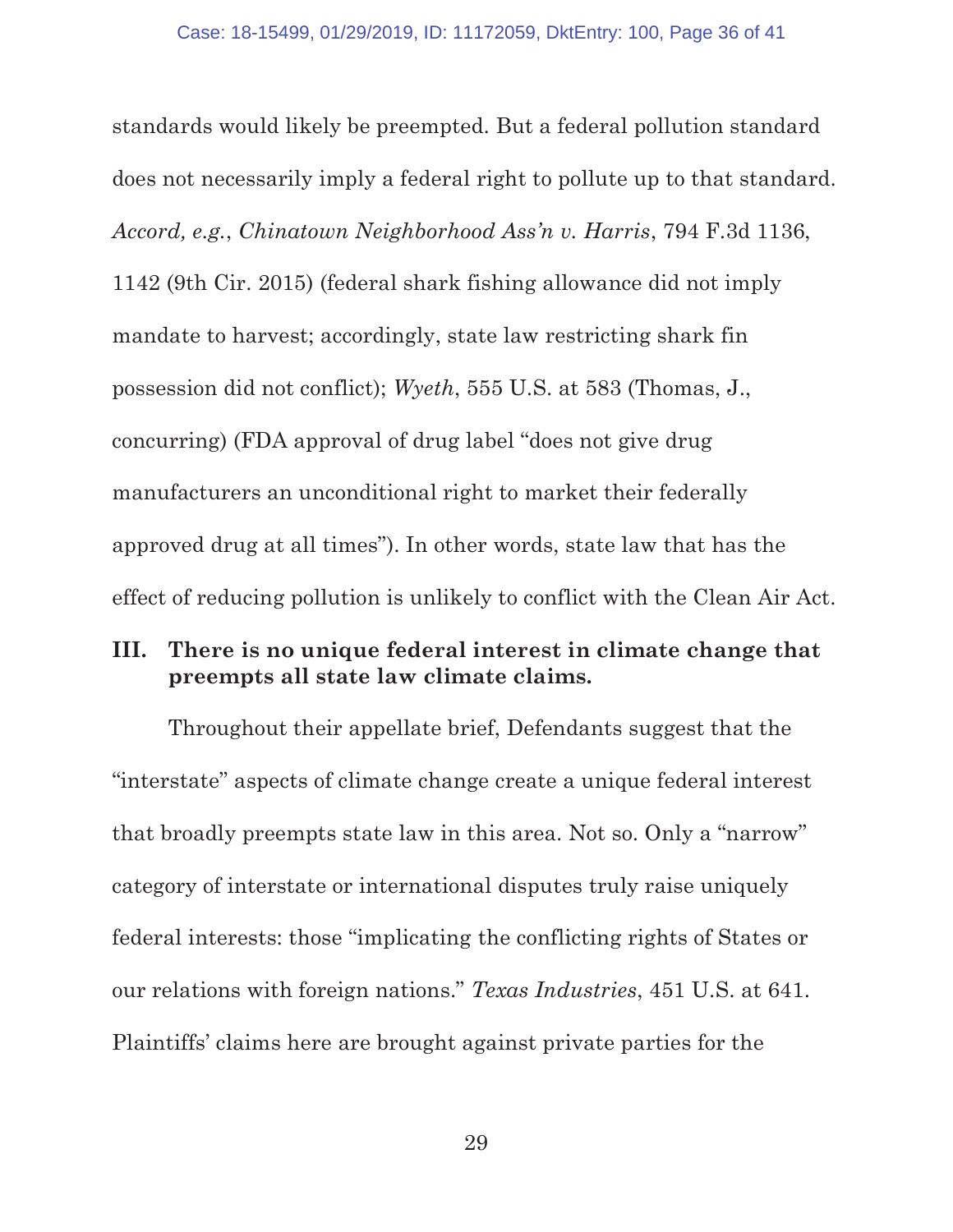tortious production and marketing of fossil fuel products. Such claims do not implicate the conflicting rights of States.

The actual interstate aspects of Plaintiffs' claims are mundane. Suits involving parties in different states, or conduct that crosses state lines, or nationwide marketing, all have "interstate" characteristics, but do not implicate uniquely federal concerns. Cf., e.g., Felix v. Volkswagen Grp. of Am., Inc., 2017 WL 3013080, at \*1, \*6-\*7 (N.J. Super. Ct. App. Div. July 17, 2017), appeal denied, 177 A.3d 109 (N.J. 2017) (state law claims against non-resident car manufacturer for fraudulent marketing not preempted by Clean Air Act); W. Virginia ex rel. Morrisey v. McKesson Corp., 2017 WL 357307, at \*1 (S.D. W. Va. Jan. 24, 2017) (state law tort claims against non-resident, national drug distributor, arising out of tortious interstate shipments, remanded to state court).

To be sure, there is a federal interest in addressing climate change. But it is not a unique interest. "It is well settled that the states have a legitimate interest in combating the adverse effects of climate change on their residents." O'Keeffe, 903 F.3d at 913; accord Rocky Mountain Farmers Union v. Corey, --- F.3d ---, 2019 WL 254686, at \*12 (9th Cir. Jan. 18, 2019). There are also exclusively federal remedies that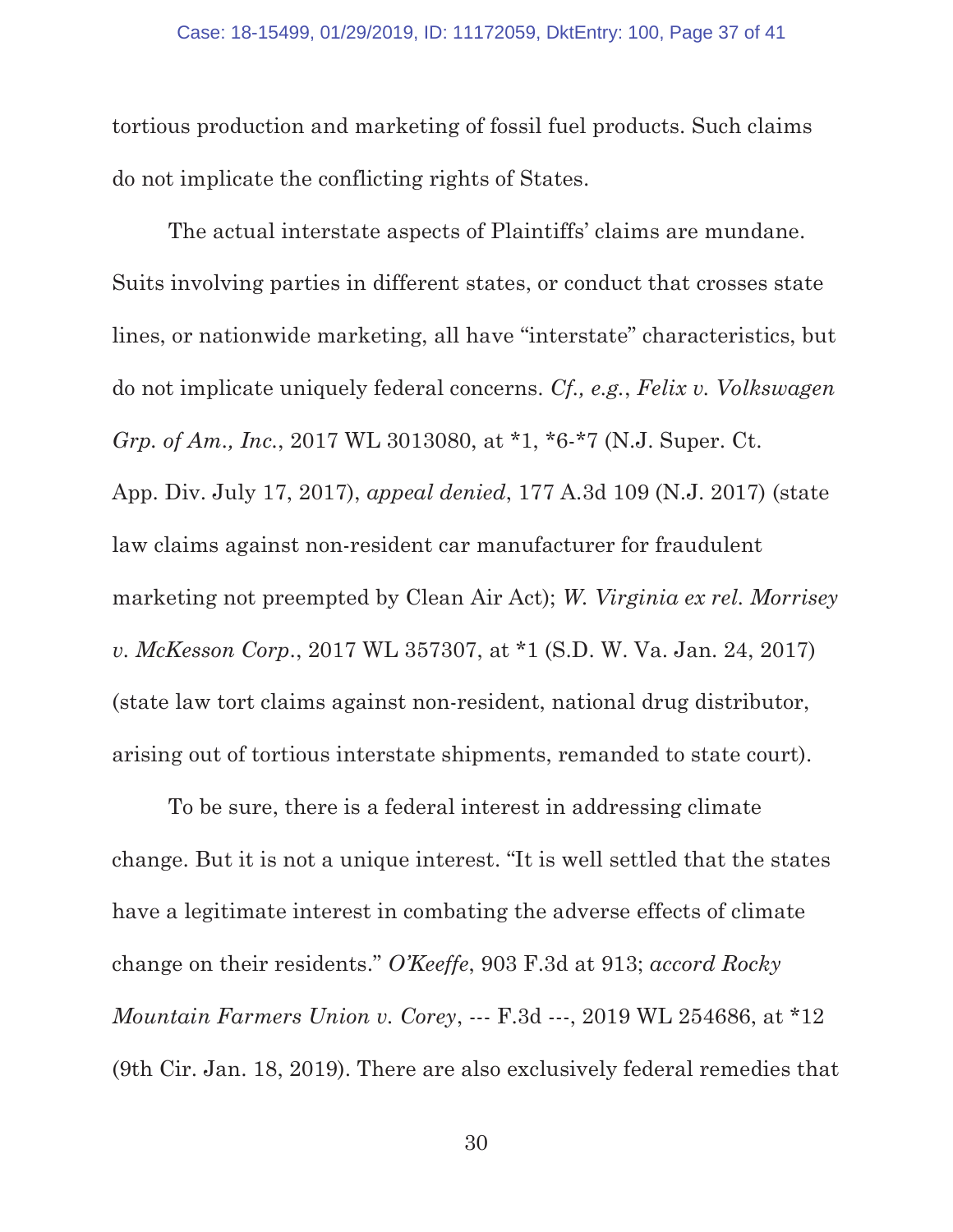should be brought to bear. But federal remedies are not the exclusive means to address climate change. State law remedies are an important component of mitigation efforts.14

In short, the federal interest in climate change is not "unique" and does not preclude enforcement of state law remedies. Cf. Nat'l Audubon Soc. v. Dep't of Water, 869 F.2d 1196, 1203 (9th Cir. 1988) ("[T]here is not 'a uniquely federal interest' in protecting the quality of the nation's air. Rather, the primary responsibility for maintaining the air quality rests on the states.").

<sup>14</sup> See, e.g., Fourth National Climate Assessment, vol. II, ch. 29, fig. 29.1 Mitigation-Related Activities at State and Local Levels, https://nca2018.globalchange.gov/chapter/29/. "For example, states in the Northeast take part in the Regional Greenhouse Gas Initiative, a mandatory market-based effort to reduce power sector emissions." Id. ch. 29, at State of Emissions Mitigation Efforts. This state law initiative has led to substantial reductions in emissions. See, e.g., Murray, B. C., and P. T. Maniloff, 2015: Why have greenhouse emissions in RGGI states declined? An econometric attribution to economic, energy market, and policy factors. Energy Economics, 51, 581–589, available at https://doi:10.1016/j.eneco.2015.07.013.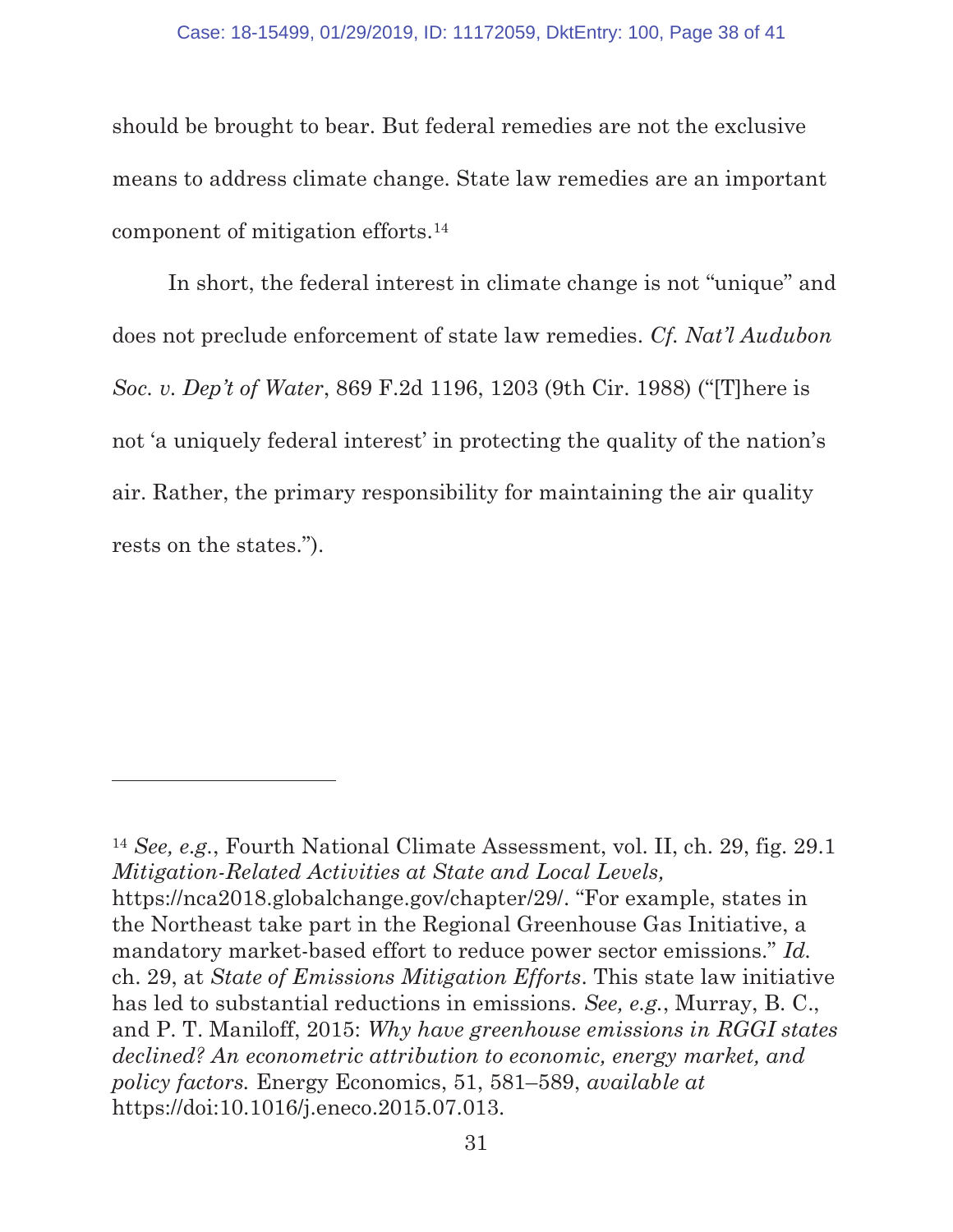Case: 18-15499, 01/29/2019, ID: 11172059, DktEntry: 100, Page 39 of 41

# **CONCLUSION**

The Court should affirm the district court's orders remanding

these cases to state court.

Dated: January 29, 2019 Respectfully submitted,

/s/ Peter Huffman Peter Huffman\* (NY Bar # 5144274) Natural Resources Defense Council 1152 15th Street NW, Suite 300 Washington, D.C. 20005 phuffman@nrdc.org

(202) 289-2428

Ian Fein Natural Resources Defense Council 111 Sutter Street, 21st Floor San Francisco, CA 94104 ifein@nrdc.org

Counsel for Amicus Curiae Natural Resources Defense Council

\* Application for admission pending.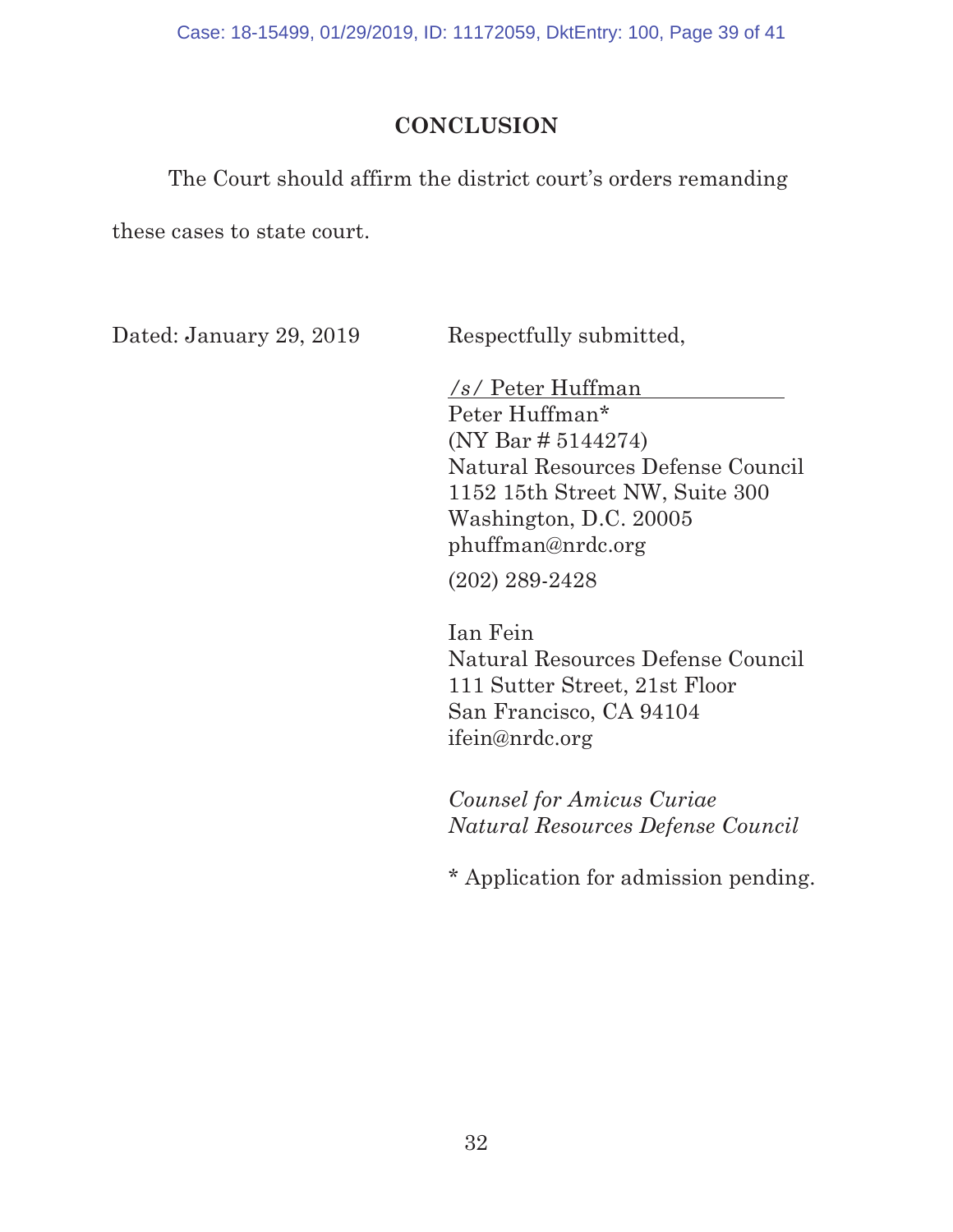# CERTIFICATE OF COMPLIANCE

Pursuant to Federal Rule of Appellate Procedure 29(a)(4)(g), I certify that:

This brief complies with Rule 29(a)(5)'s type-volume limitation because it contains 6257 words (as determined by the Microsoft Word 2016 word-processing system used to prepare the brief), excluding the parts of the brief exempted by Rule 32(f).

This brief complies with Rule 32(a)(5)'s typeface requirements and Rule 32(a)(6)'s type-style requirements because it has been prepared in a proportionately spaced typeface using the 2016 version of Microsoft Word in 14-point Century Schoolbook font.

> /s/ Peter Huffman Peter Huffman